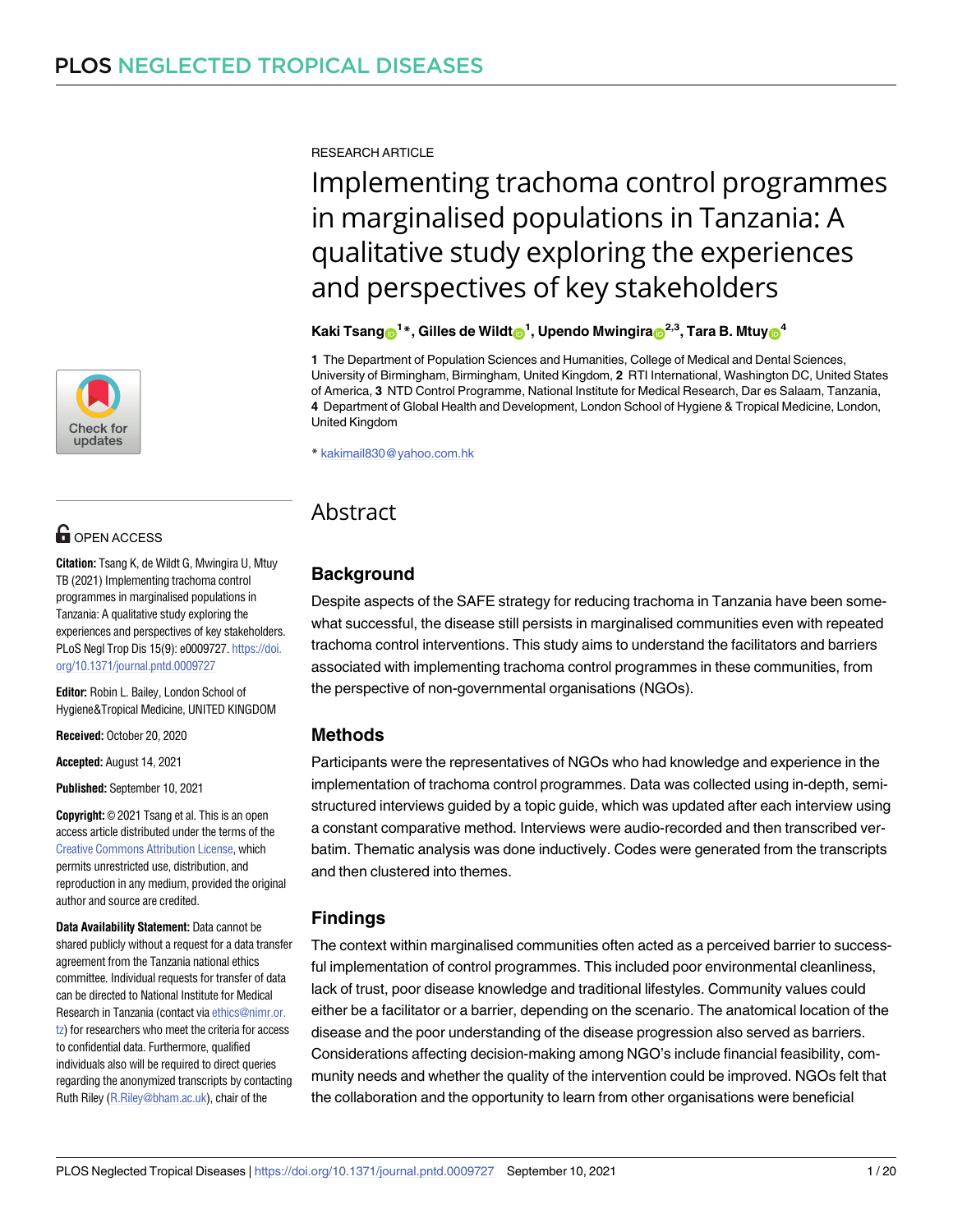<span id="page-1-0"></span>University of Birmingham Internal Ethics Review Committee, to fulfil the ethical requirements for this research project.

**Funding:** Funding was granted to the lead author (KT) by the Department of Population Sciences and Humanities at University of Birmingham, UK to conduct research overseas. The funder had no role in the study design, data collection and analysis, decision to publish, or preparation of the manuscript. The remaining three authors (GW, UM and TM) did not receive any funding for this project.

**Competing interests:** I have read the journal's policy and the authors of this manuscript have the following competing interests: Upendo Mwingira is non-financially affiliated with RTI International, an independent non-profit research institute involved with the implementation of some of the trachoma control programmes in Tanzania. She is also nonfinancially affiliated with the National Institute for Medical Research Tanzania. The remaining three authors (Kaki Tsang, Gilles de Wildt and Tara Mtuy) have no competing interests.

aspects of having different actors. However, this also resulted in variability in the effectiveness of interventions between districts.

## **Conclusion**

NGOs should focus on behaviour change and health education that is tailored to marginalised communities and seek innovative ways to implement trachoma intervention programmes whilst being minimally intrusive to the traditional way of life. Partners should also implement ways to ensure high quality programmes are being provided, by increasing staff accountability and compensating volunteers fairly.

### Author summary

Trachoma is a neglected tropical disease caused by the bacterium *Chlamydia trachomatis* and can result in blindness if left untreated. The World Health Organisation devised the SAFE strategy (Surgery, Antibiotics, Facial Cleanliness and Environmental Improvements) to combat this disease. In Tanzania, many trachoma control interventions are implemented by non-governmental organisations (NGOs). The disease still persists in areas with marginalised, including Maasai, despite repeated interventions. These communities are often difficult to reach due to their livelihoods and local beliefs. This study investigates the facilitators and barriers to implementing interventions within hard to reach communities from the perspectives of NGOs. Findings will provide insight on how NGOs implement and ensure their programmes are effective, whilst being mindful of the intrinsic factors important to the community, which will inform improvements and alterations in trachoma interventions.

## **Introduction**

Trachoma is an ocular infection caused by *Chlamydia trachomatis* and is a neglected tropical disease found predominantly in developing countries [\[1](#page-16-0)]. As of 2020, the World Health Organisation (WHO) estimates that 137 million people worldwide are infected with trachoma, making it the leading cause of infectious blindness globally and a public health priority [[2\]](#page-16-0). The SAFE strategy, which stands for Surgery (S), Antibiotics (A), Facial cleanliness (F) and Environmental change (E), was devised with the goal of eliminating trachoma by 2020[\[3\]](#page-16-0). Despite this, the disease is currently still endemic in 44 countries [[2](#page-16-0)].

Surgery has been repeatedly demonstrated to be beneficial in preventing the worsening of trichiasis and preserves visual acuity, as well as reducing pain and associated symptoms [\[4,5\]](#page-16-0). Antibiotics in the form of mass drug administration (MDA), a common method of drug delivery for neglected tropical diseases, is effective in reducing the prevalence of active trachoma and therefore the transmission of the disease  $[6-9]$  $[6-9]$  $[6-9]$  $[6-9]$  $[6-9]$ . The F and E components of the strategy focus more on the primary prevention of the disease and relies on broader community hygiene interventions and behavioural change [[10](#page-16-0)]. There is evidence for the benefit of improving water supply and sanitation in reducing the risk of trachoma [[11](#page-16-0)]. A few studies have found that having health education on improving hygiene practices are correlated with a lower trachoma prevalence  $[12,13]$  $[12,13]$ . In various countries where the full SAFE strategy has been implemented effectively, trachoma has often successfully been eliminated, with the most recent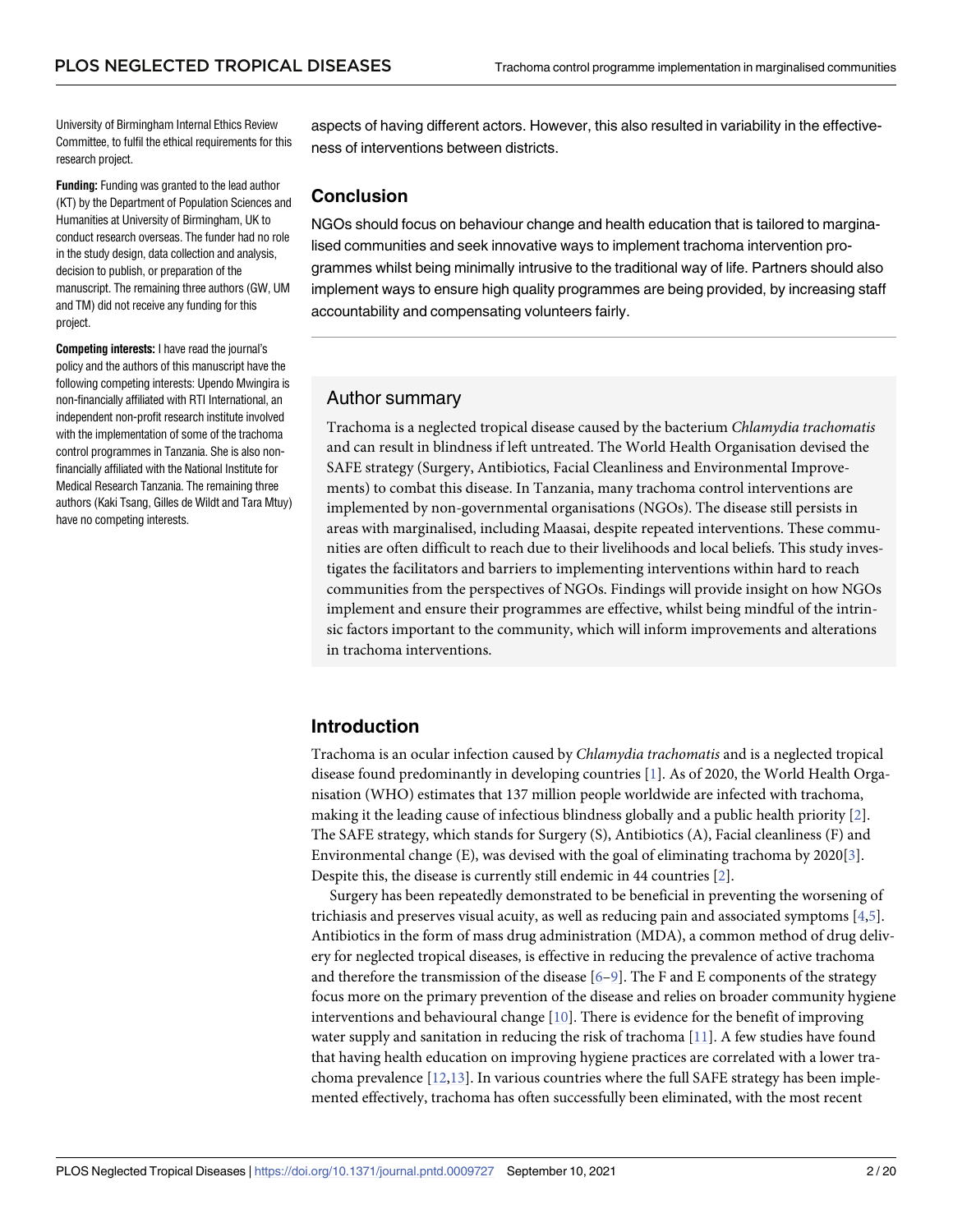<span id="page-2-0"></span>success being in Ghana as of 2019[\[14\]](#page-17-0). However, one of the caveats to the effectiveness of the SAFE strategy is that all four components need to be implemented simultaneously in order to successfully eliminate trachoma.

Aspects of the SAFE strategy have been successful in some districts in Tanzania [[15](#page-17-0)]. However, it has been recognised that some districts with marginalised communities, mostly consisting of the Maasai populations, have not seen the same success [[16](#page-17-0)]. In some of these predominantly Maasai districts, the prevalence of active infection, including the presence of follicles and papillary inflammation, has been found to be 33.6% and 31.6% respectively in children aged 6 to 10 years old [\[17\]](#page-17-0), which is far greater than the WHO elimination threshold of *<*5% [[2\]](#page-16-0). The Maasai ethnic group occupies the northern regions of Tanzania and the southern regions of Kenya [[18](#page-17-0)]. Many of the Maasai people still live by their traditional pastoralist lifestyles, rearing and living in close proximity to their cattle, as well as following a seminomadic way of life.

Trachoma control programmes in Tanzania are implemented by the Tanzania National Neglected Tropical Diseases (NTD) Control Programme in collaboration with non-governmental organisations (NGOs). The organisations might only support one of the components of SAFE, meaning that the Tanzania National NTD Control Programme coordinates activities to ensure endemic districts are covered with applicable components of SAFE [[19](#page-17-0)].

A MEDLINE literature review has shown that there is a gap in the literature, as there are few previous studies investigating the perspectives of NGOs on the implementation of trachoma interventions. One study looked at the barriers to implementation of SAFE in Australia in Aboriginal communities from the perspective of healthcare staff, however, owing to the completely different context and environment, it is difficult to say whether the findings of the study are generalisable to the Tanzania context [\[20\]](#page-17-0). Therefore, this study aims to understand programme implementation by NGOs on a broader level in these communities in Tanzania. The study explores the facilitators and barriers of implementing trachoma interventions in the context of marginalised communities in Tanzania, which are predominantly inhabited by the Maasai, the effect of having multiple actors involved in delivering trachoma interventions and the factors that influence decision-making relevant to the programme.

#### **Methods**

#### **Ethics statement**

Favourable opinions were obtained from three ethical committees: The University of Birmingham Internal Research Ethics Committee, the London School of Hygiene and Tropical Medicine Research Ethics Committee, and the National Institute of Medical Research in Tanzania. Data was stored in accordance with both the European GDPR data protection policy and the policies of the universities from which ethical approvals were obtained. Informed written and verbal consent was obtained from all participants. Permission for the data to be audiorecorded was also obtained from each participant.

**Setting.** A qualitative study was deemed most appropriate to investigate the experiences and perspectives of the key stakeholders implementing trachoma interventions. Semi-structured interviews with the representatives of the organisations involved with trachoma interventions in marginalised communities, primarily comprising of Maasai populations, were conducted during February and March 2019.

The research team was based in Moshi, Tanzania. For the stakeholders with offices in Tanzania, interviews were conducted in person. Interviews with stakeholders with foreign offices were conducted via a Skype call. On a regular basis, the National NTD Control Programme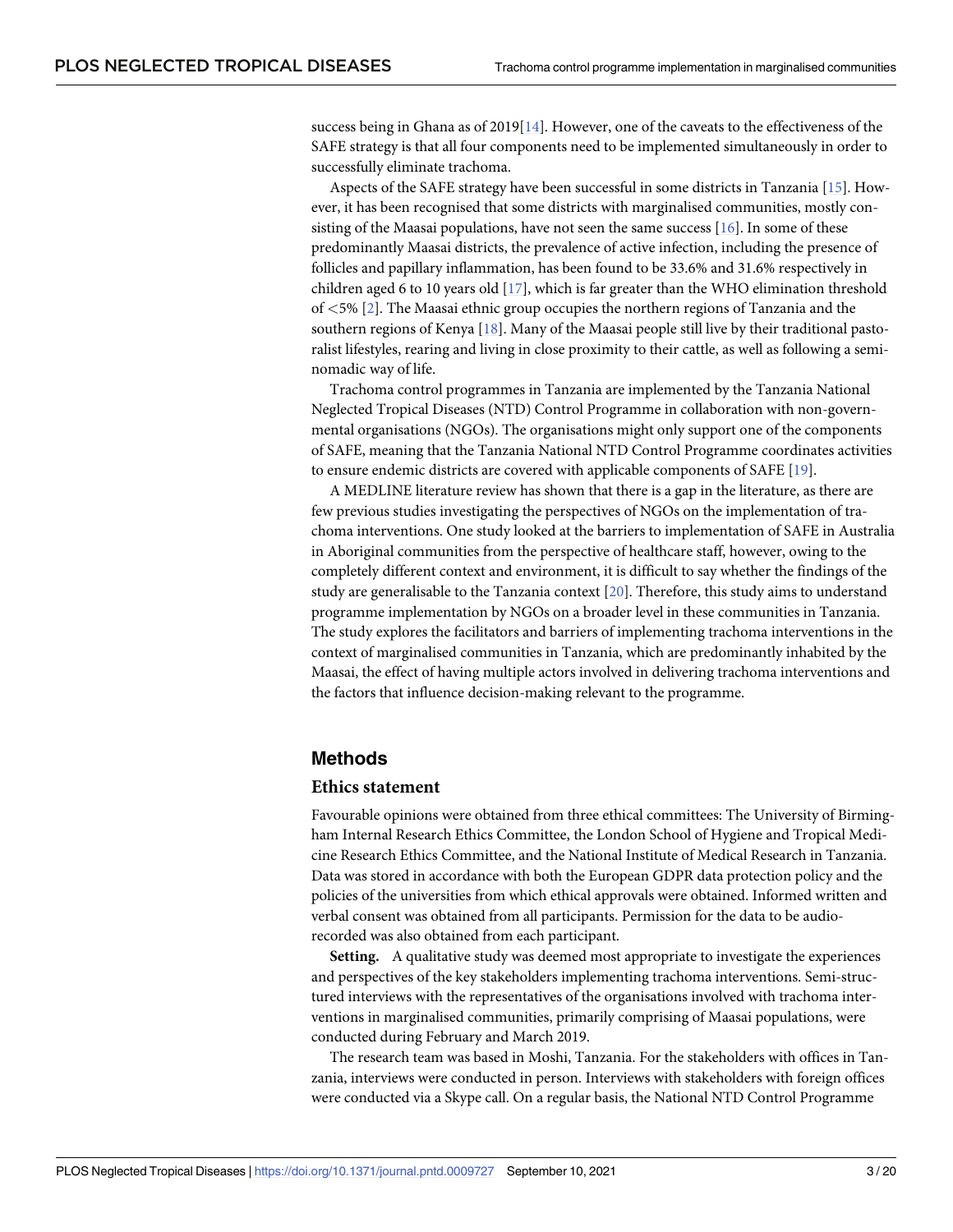<span id="page-3-0"></span>assigns districts to the stakeholders to ensure that trachoma endemic areas are covered with the appropriate control programme.

**Sampling and recruitment.** Purposive sampling was the primary method used to recruit study participants, owing to the limited number of stakeholders and therefore potential participants. Relevant organisations were identified from a list of the members of the International Coalition for Trachoma Control to see whether they were implementing trachoma interventions in Tanzania. Snowball sampling was used to identify additional suitable and willing participants. Participants were recruited based on their knowledge and experience in the implementation of trachoma interventions in Maasai or marginalised communities in Tanzania and whether they had a working level of English. Participants were excluded if they would not or could not give informed consent. Recruitment ended when all the willing stakeholders that fit the sampling criteria were interviewed.

Participants were contacted and given information on the study via email and were followed up a few days later if no reply was received. All the participants were literate and gave informed written consent prior to the interview. The time and location of the interviews were chosen to suit the participants. All of the interviews, either in-person and Skype, took place in a private and quiet room and were conducted by the lead author.

**Data collection.** A flexible interview guide was used during all the interviews and developed to improve understanding on the four study objectives. The guide is provided in [S1](#page-15-0) [Appendix.](#page-15-0) A semi-structured approach was taken so that participants would be able to lead the discussion and outline their views with minimal restrictions, whilst being guided to stay on the relevant topics. Since a constant comparative method was utilised, any unanticipated topics were explored further and incorporated into the topic guide for the next participant to ensure that the data collected was as in-depth as possible.

Interviews ranged from 44 to 83 minutes, with an average interview time of 62 minutes. Since the participants were expected to have expert knowledge in the field, the duration of the interviews allowed them to explore various topics in detail.

All the participants gave consent for the interviews to be audio-recorded using an encrypted device and notes were taken during the interview to provide more context to the interviews.

**Data analysis.** The interviews were transcribed verbatim using the audio-recording and were analysed using QSR-Nvivo 12 Software by the lead author, KT. The data was analysed with an inductive thematic analysis approach, using the method proposed by Braun and Clarke [[21](#page-17-0)]. Transcripts were initially coded and concepts were generated from the clustering of codes. Emerging concepts were then organised into themes. Transcripts were reviewed several times in order to improve the coding and refine the emerging concepts. A sample of the coded transcripts were also analytically triangulated by author, TM. A brief of the coding and the summary of the coding framework has been provided In S2 [Fig](#page-15-0) and S2 [Table](#page-15-0) respectively.

#### **Results**

The participant demographic that this study aimed to include were primarily those running the NGOs, such as programme directors, managers, or regional technical advisors. A summary of the participant demographics is provided in S1 [Table](#page-15-0). Eighteen organisations were identified to potentially suit the study criteria and seven organisations participated in the study. The remaining organisations did not participate in the study for the following reasons: seven did not respond; two refused to participate and two were not able to be interviewed due to time or technical difficulties. No participants were excluded due to language skills, as they all had working levels of English. However, on snowball sampling, the majority of the participants reported that there were only a few organisations implementing trachoma interventions in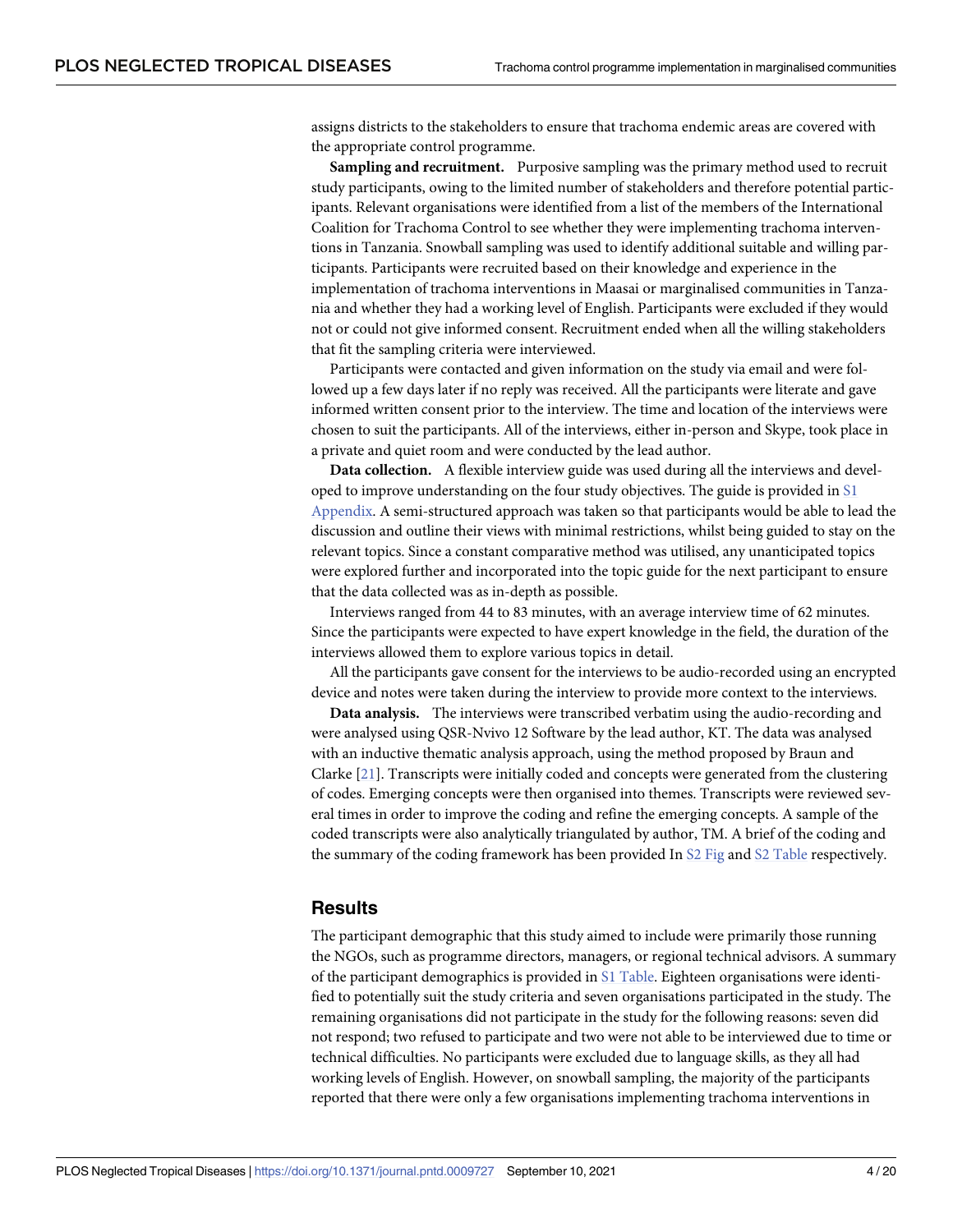Tanzania at the time. The number of interviews was therefore deemed representative of the current key stakeholders, especially since data saturation was reached. Although this study set out to understand participants' experiences with marginalised communities in general, the responses given by participants were focused heavily on Maasai communities. This is likely due to the fact that the endemic areas are populated mainly with Maasai populations, and thus NGOs targeting these areas are currently facing problems adjusting to their unique livelihood and cultural background. This explains why the participants yielded responses primarily focused on the Maasai, despite the study looking at marginalised groups as a whole.

The study found four key themes affecting trachoma intervention implementation: 1) contextual factors; 2) trachoma-specific factors; 3) decision-making factors and 4) the effect of multiple actors.

#### **1. Contextual factors affecting trachoma interventions implementation**

This theme explores the contextual factors of the marginalized communities identified by NGOs when implementing trachoma interventions, including the key social, economic and political factors.

**Poor environmental conditions.** The majority of participants emphasised the shortage of water in trachoma-endemic areas in Tanzania and recognised that poor or limited infrastructure was an important factor contributing to the shortage of water.

*Because it's very dry*, *it can't be someone putting boreholes in the whole village*, *it's quite impossible*. *[P6*]

Most participants described poor levels of personal hygiene in these marginalised communities as a direct result of water shortage. Several participants recounted that members of these communities were unable to hand-wash or maintain good personal hygiene, despite having been educated during behavioural change trachoma interventions, due to the lack of water infrastructure.

. . . *educating pupils about hand-washing*, *good sanitation and hygiene*, *but there is no water*, *so they can't practice practically*. *[P8*]

Some participants pointed out that the absence of latrines or their lack of use resulted in open defecation within the community, providing an environment favourable to the spread and reinfection of trachoma due to the breeding of flies in faeces. It was also outlined that even if latrines were present, open defecation in the community may persist due to habit and reluctance to change their behaviour, contributing to poor environmental cleanliness.

*The sanitation is low already*, *so which means [it] is a component of those flies which are breeding in human faeces*. *[P12*]

*Because building toilets in Maasai communities is one thing*, *but making them to use them is another challenge*. *[P6*]

Most participants outlined that the priority of cattle and the proximity to which they live with the Maasai people created a similar problem to that of open defecation, but with animal faeces. The presence of both human and animal faeces, and poor environmental cleanliness reduces the effectiveness of interventions due to reinfections. A few interviewees also noted that the presence of cattle enhanced the effect of water shortage on personal hygiene, because providing the cattle with water appeared to be regarded as more important than using water for personal cleanliness.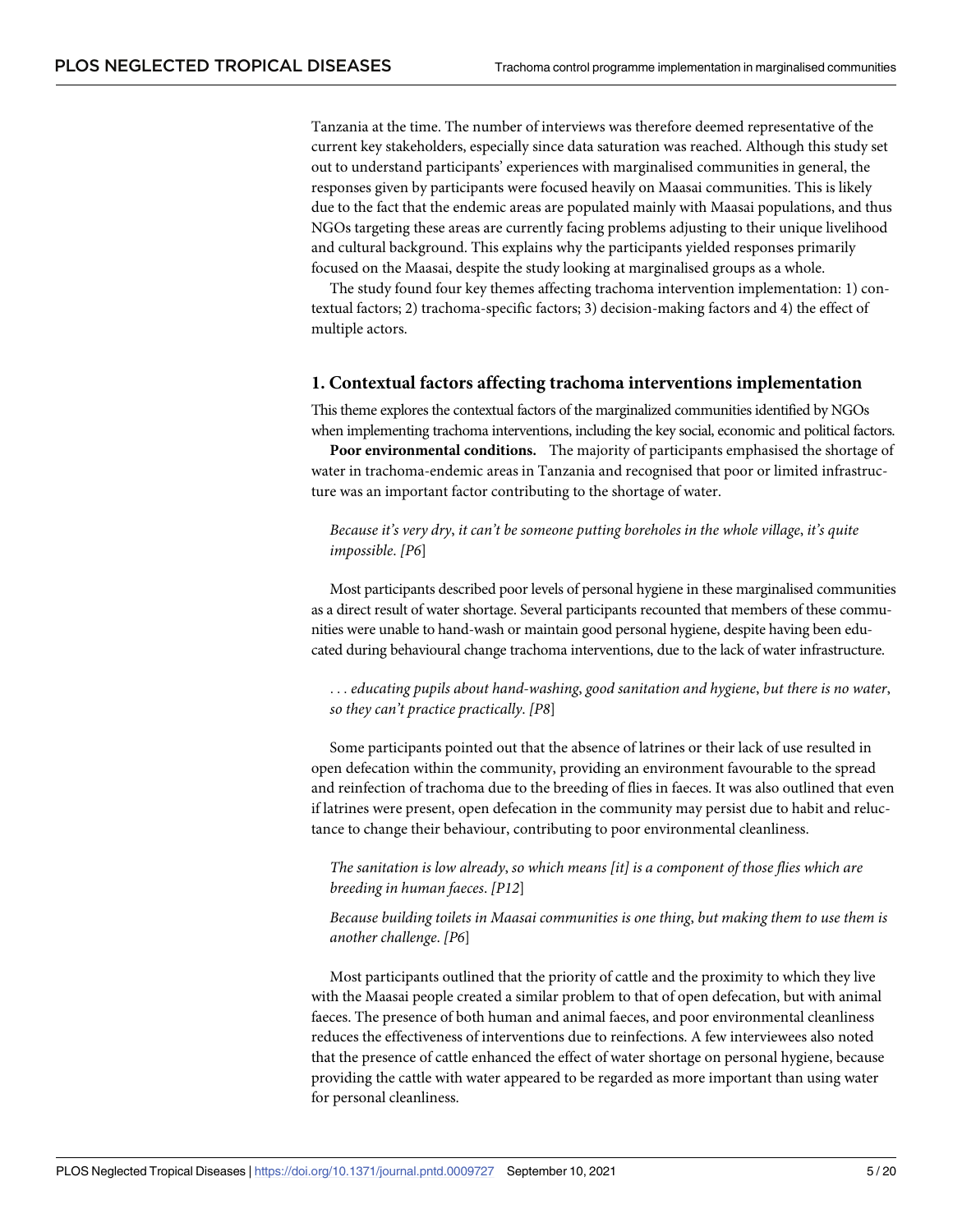*So until they separate those living quarters [with cattle]* . . . *those flies will be*, *will continue to be around* . . . *what we are saying is that there is a high prevalence of infection*, *of disease*, *there is all the things that can possibly contribute to transmission*. *[P12*]

**Traditional lifestyles.** The majority of participants described the Maasai upholding their traditional lifestyles, including human population movement. The regular movement of these communities resulted in potential patients being difficult to find and are often missed.

**Logistical difficulties.** All the participants believed that the logistical difficulties as a result of the traditional way of life meant that programmes were not properly implemented in the target populations.

*We think in some villages*, *which I've just said*, *the difficult to reach areas*, *maybe they don't go to every house*. *[P11*]

**Lack of trust.** Most of the participants described that their programme was often received with some scepticism from patients due to the programme being offered by people coming from outside their community. Several participants noted that this was in part due to the language barrier between the field staff and the Maasai communities, as many of the Maasai only speak Maa and not Swahili.

*Language barrier*, *again*, *as I said*, *I told you Maasai don't necessarily believe someone who's coming from outside the community*. *[P6*]

**Community values.** Most participants emphasised that hierarchy within the communities is very prevalent and there are different stratifications of the community based on age, sex and status. The stratifications must be respected and there is an expectation that recommendations made by those higher in the community hierarchy are to be followed. The community hierarchy can therefore either facilitate or impede programme implementation, depending on the outlook and influence of the influencer.

*It's the specific people in the Maasai communities that are sort of the elders*, *the respected people*. *If you don't get their buy in*, *if you don't invite them to the sensitisation*, *people aren't even going to go to your camp at all*. *[P10*]

Some participants felt that the community hierarchy extends to traditional healers and their health beliefs to some extent. Many of them are respected members of the community and therefore members of the community trust them to treat their eye diseases.

*They believed that these traditional healers can help them*. . . *they can heal other problems*, *but not trachoma*. *[P11*]

Participants remarked that these healers do not tend to compete with the treatments that their programme offers. They found that traditional healers are often accepting of having healthcare alternatives for their community members, even if it is provided by someone outside their community.

*I think they think of themselves as an alternative treatment for someone who can't afford or doesn't want or doesn't believe in the modern medicine*, *but I don't think they actively discourage people from getting modern treatments*. *[P10*]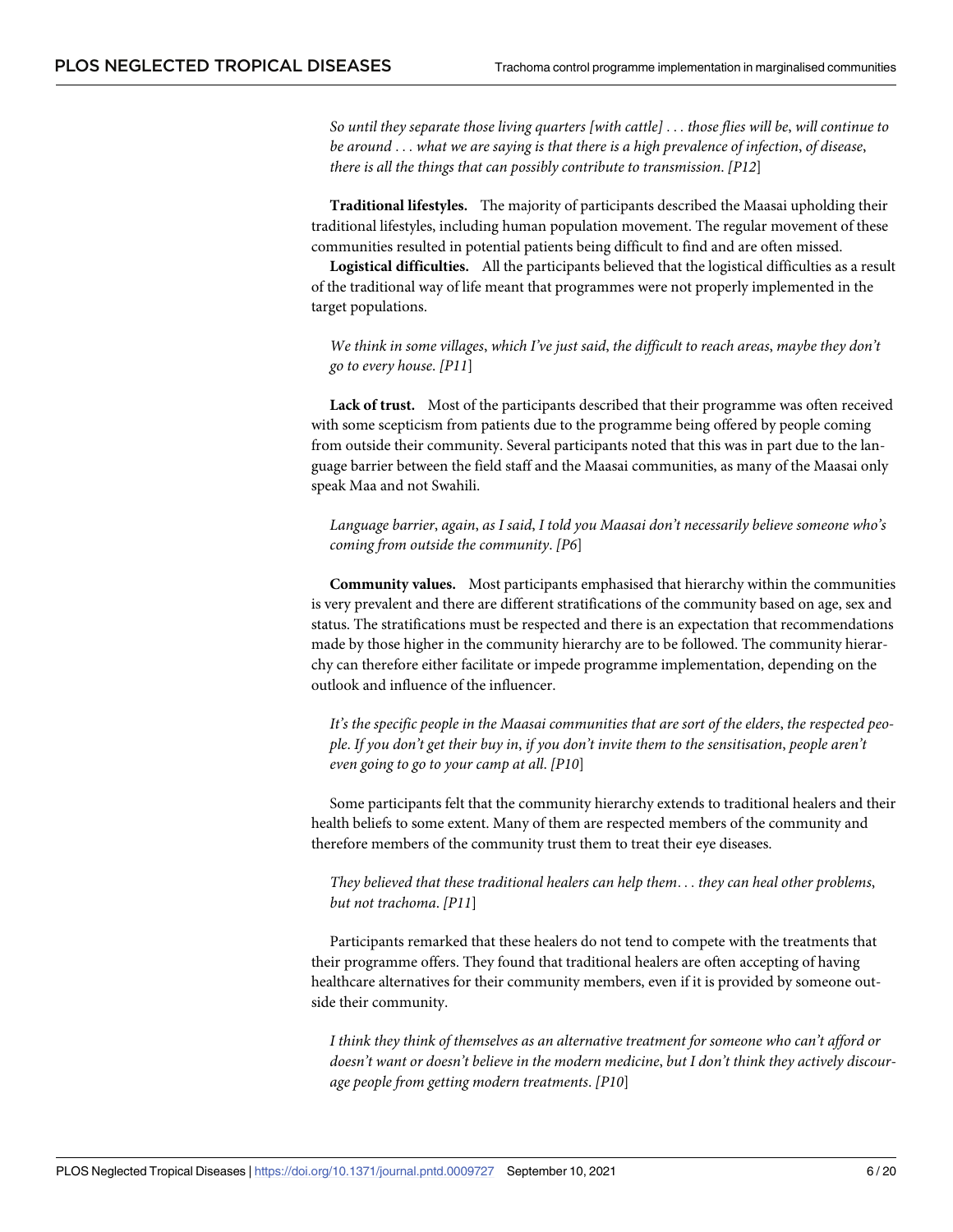**Economic context affecting implementation.** In regard to the implementation of the programme, four participants highlighted that the programmes are provided free of charge to the communities. As a result, the financial status of the community was not considered a barrier.

Although the programme itself is covered in terms of cost, some of the participants described that there may be some additional costs for the patients seeking treatments for surgery, such as cost of travel to reach the treatments, which acts as a barrier.

*But within that*, *there are many things which are being found to contribute to the low uptake or refusal for surgery and there could be simple things*, *for example*, *people do not have money to travel to their surgeries*. *[P12*]

**Political landscape.** Most participants acknowledged the benefit of having the involvement of the government in trachoma interventions and appreciated the support they received, which facilitates the intervention. Many of the participants had the impression that the government felt that trachoma is a priority on a public health level.

*Through this of course the Tanzanian government has worked very hard with*, *together with the partners to bring down the level of trachoma*, *the disease*. *[P12*]

The political will of the government at the district level was important when it came to how rapidly the programme could be implemented. Additionally, whether a programme can be implemented or not is dependent on the political drive to carry out such changes.

*We see that political people plays major roles in trying*. *So if a politician works together with these people [clicks fingers]*, *things really works very well*. *[P11*]

Despite the best intentions of the government, participants noted that there are still inefficiencies in the implementation by the government. The lack of government resources and funding to carry out a complete programme was a frequently mentioned issue, and resulted in people in trachoma endemic communities being missed or not reached.

*I'm concerned about us trusting that embedding things in the national government is going to solve all our problems*, *I don't believe that to be the case*. *[P10*]

Several participants noted that case-finders, who find members of the community with trachoma on behalf of the implementing partners, were not being paid much, if at all. Participants found that it often disincentives high quality work.

*Those village level people need to be paid fairly for their efforts*. . .*I mean no wonder they're not filling in the registers [P10*]

### **2. Trachoma-specific factors affecting trachoma interventions implementation**

This theme explores how factors specific to trachoma, either the disease itself, the beliefs of the people on the disease and its treatments, affect the implementation of trachoma interventions.

**Knowledge and understanding of the disease and its treatments.** Participants reported that there is some awareness of trachoma, owing to the historical presence of trachoma within the communities.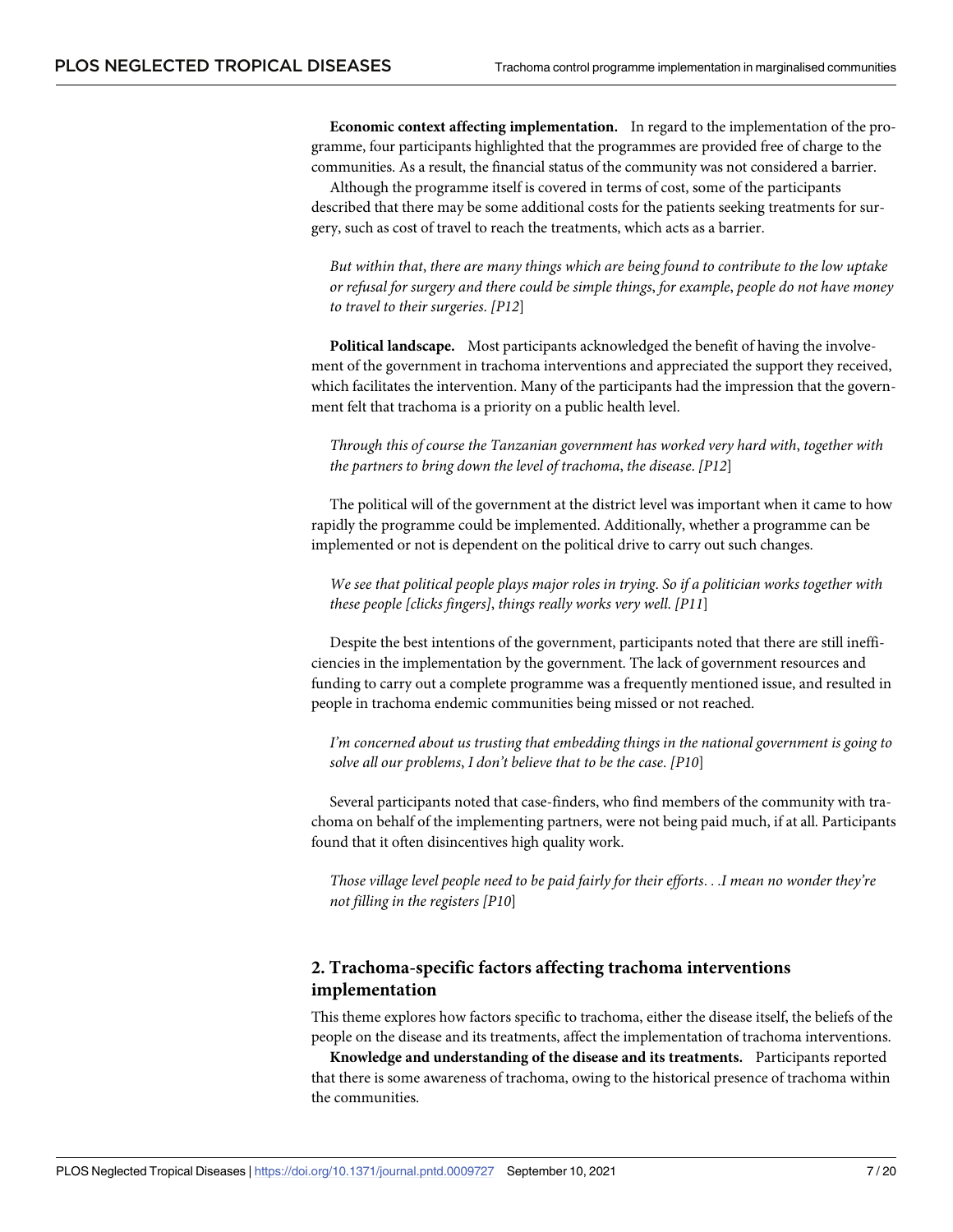*Remember trachoma is been living with them*, *they've been living with trachoma for years*, *before it started modern treatment*. *[P6*]

Several of the participants described patients epilating their eyelashes in order to alleviate pain and prevent blindness. However, this does not necessarily mean that the Maasai make a link between inverted eyelashes and trachoma. As trachoma has been prevalent in their communities historically, it is assumed the inversion of lashes is a normal part of the ageing process.

*They make their own little tweezers out of metal and hang them around their necks*. *Trachoma's not*, *it's actually probably not making as many Maasai people blind as it is other people*. *[P10*]

However, generally most participants found that the knowledge and understanding of trachoma is often poor. The most misunderstood aspect of the disease was the causes of the diseases. More than half the participants outlined that patients did not recognise that the disease is an infection spread by flies and believed in various causes such as trachoma being hereditary or witchcraft. These misunderstandings render implementation of the programme more challenging.

Participants also established that patients often had misbeliefs regarding the treatments provided by specific programmes, which acted as a deterrent in uptake of treatment. These beliefs often arose due to seeing others have bad experiences, such as side effects or confusion with other conditions. Rumours within the communities also serve as a barrier to accepting treatment, which result in propagating misbeliefs, especially when they conflict with the knowledge being advocated by programme implementers. A few participants elaborated that some patients, after undergoing trichiasis surgery, developed blindness due to a different ophthalmic condition. However, the patients incorrectly believed that the loss of vision was due to trichiasis surgery.

*If you offer surgery without telling them that you also have cataract*, *or glaucoma*, *at some point*, *they will end up being blind*, *due to cataract or glaucoma*, *so they tend to associate the [trichiasis] surgery with the vision loss [P7*]

Several participants described a disconnect between knowledge and action, due to the lack of available facilities and infrastructure to carry out good hygiene and maintain a clean environment. Even if the members of the community have sufficient knowledge to carry out the necessary behavioural changes to reduce the spread of trachoma, they cannot change their practices due to the lack of available resources.

**The location of the disease.** With trachoma being an ocular disease, the majority of participants mentioned that the eye is a particularly sensitive area. Some participants described that patients from marginalised or Maasai communities were more reluctant to receive surgery in the fear that the treatment will render them blind, as being able to see facilitates their lives.

*Maasai people depend on being able to see*, *because they're pastoralists*. *They need to be out there*, *walking their animals*, *they're not living in a house*. *[P10*]

This effect is compounded by the fear of surgery in general. As many of the Maasai people are unaccustomed to or scared of the idea of surgery, having an operation on a sensitive area of the body presents some difficulties when convincing patients to receive treatment.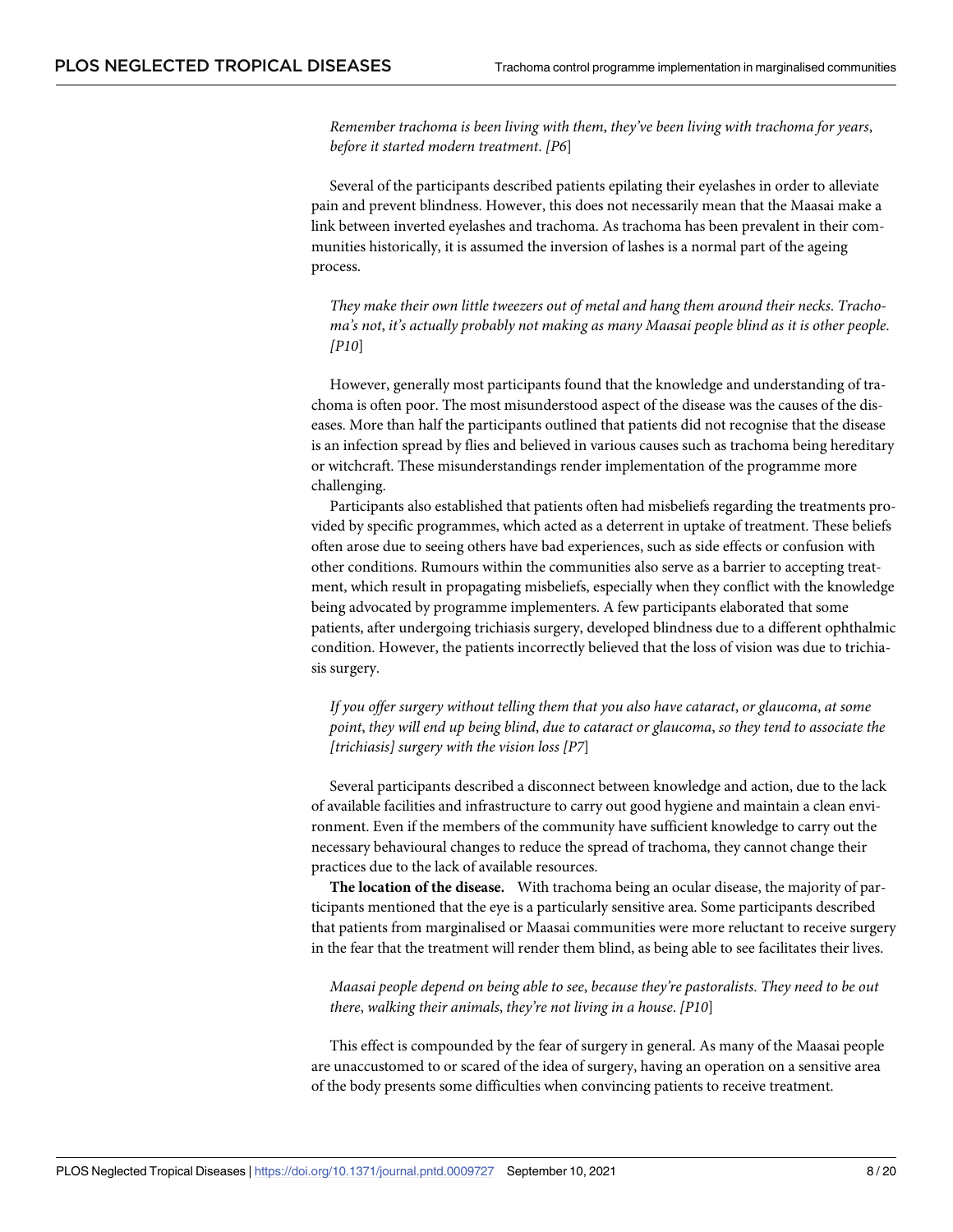*I think generally*, *in the African setting*, *the moment you say that you are going to operate somebody*, *[laughs]*, *the moment you are offering surgery*, *everybody*, *on almost anything*, *then you can imagine now*, *even with the eye*, *then it becomes even more challenging*. *[P12*]

**The progression of the disease.** Many participants remarked that community members did not understand that trachomatous inflammation and trachomatous trichiasis was caused by the same disease at different phases of disease progression.

*By the time they develop trichiasis*, *which is the in-turning of eyelashes*, *they don't have infection*. *The infection was some years ago*. *So by the time they develop trichiasis*, *they don't have infection*. *So they think they are fine*. *[P11*]

This lack of understanding of the disease progression has negative implications on the implementation of the programme. One participant elaborated that some patients no longer trusted azithromycin because their disease had progressed to trichiasis despite having been given MDA previously.

## **3. Factors that affect decision making in the implementation of trachoma interventions**

This theme explores the considerations that are made when deciding what and how the organisation implements the trachoma interventions. This includes whether the intervention tailors to the community needs, whether it is financially feasible and whether it helps improve the quality of the programme.

**Tailoring to community needs.** All the participants recognised the importance of tailoring programmes for specific communities. This requires good cultural understanding on the part of the implementers in order to improve uptake of interventions.

*So we are trying to make sure that we offer service*, *but also*, *they [members of the community] should be comfortable that the service doesn't interfere too much with the culture [P6*]

Several organisations also recognised that different communities have slightly different needs, and this results in making decisions to adjust each programme accordingly. Therefore, having flexibility within the organisation is a facilitator for successful implementation of programmes.

**Improving programme quality.** Most participants outlined that having quality checks are crucial to making decisions for an effective programme. The quality checks allowed for progress to be monitored and therefore improvements could then be made if the programme is found to be poorly implemented or negatively affecting patient care.

*From the auditing*, *we confirm that two of the surgeons were not doing good surgery*. *So they were*, *they were mentored but it seems they were not improving and we asked them to stop doing surgery and the number of surgical failures dropped down*. *[P7*]

All the participants felt that the ability to identify problems and reflect on them was an important asset contributing to decision making in an organisation. It was also noted that much of this reflection is done alongside other organisations or the government.

*Part of the annual planning identifies the gaps*, *ok*, *so when you get new partners and the government is able to suggest where it is that they would add value*. *[P12*]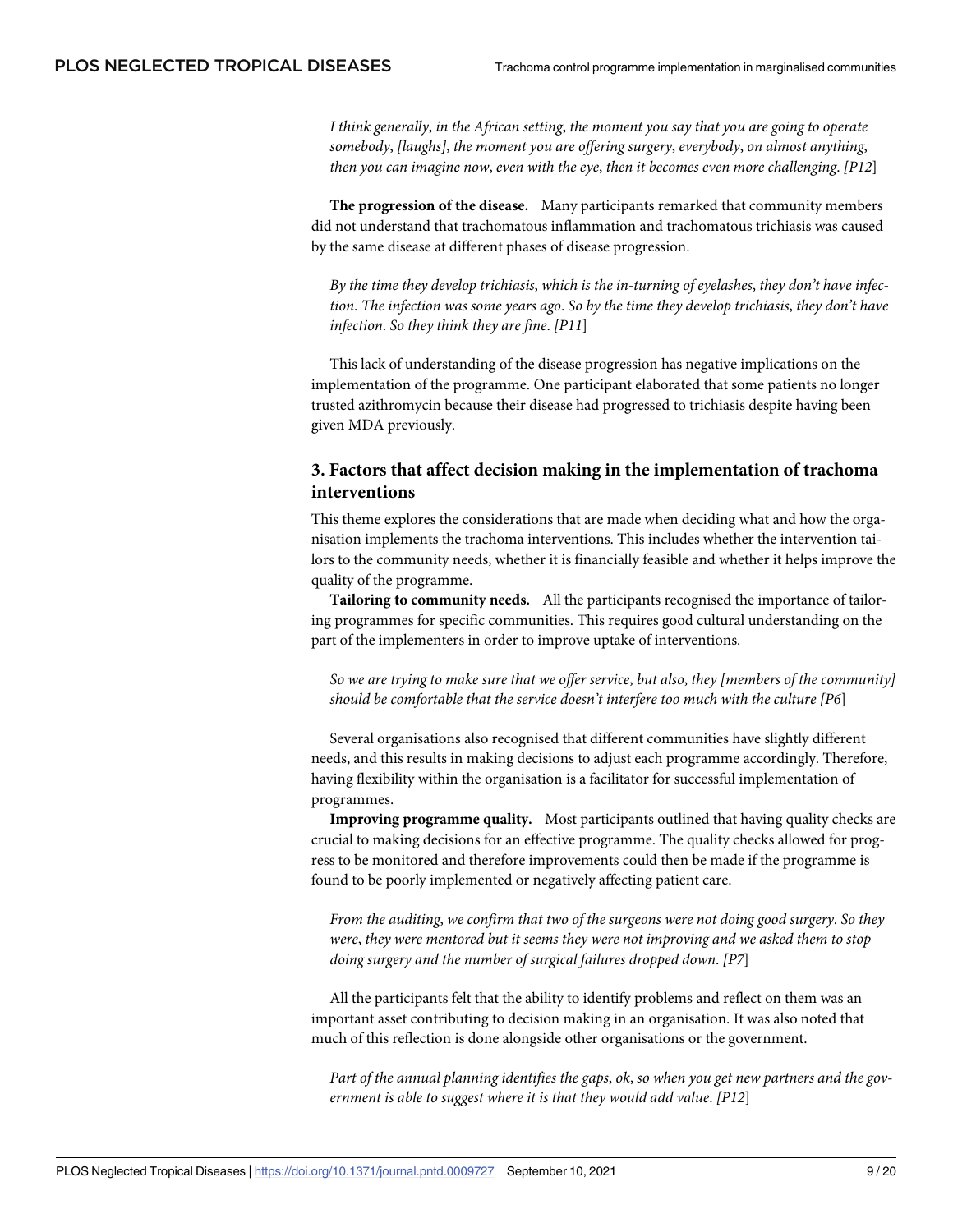All the participants mentioned that research improves the programme quality as well, and several of the participants elaborated that the findings from research have been used to develop manuals that guide programme implementation.

*The WHO and other organisations assign [us] to play a role for capacity building and also for research*, *and developing the manuals*. *[P6*]

**Financial feasibility.** Nearly all the participants affirmed that the amount of available funds dictates the activities of the programme, and adjustments are sometimes needed in order for the programme to fall within budget.

*Funding is within the budget*, *you have been given a ceiling*. *And you have to plan things* according to that ceiling. If I get more funds, of course, I will design other things of going to do, *maybe I can increase the number of going to the houses*. *[P11*]

There is a discrepancy in the funds directed towards the S and A compared to F and E. Organisations tackling F and E interventions elaborate more on not having enough funding to do a well-rounded or comprehensive, district-wide programme, compared to the organisations focusing on S and A interventions.

*Yeah*, *F and E is very challenging and then there are*, *as I mention before*, *even among the donors themselves*, *they are more willing to support A and S*, *than F and E*. *[P6*]

This reflects the quality and quantity of the F and E programmes. Budget and finances are therefore a key factor in the decision-making aspects of a programme and participants recognise that there is an opportunity cost to every programme.

#### **4. Multiple actors affecting trachoma interventions implementation**

This theme explores how having multiple actors supporting trachoma control in Tanzania influences implementation of individual interventions.

**Cooperation between organisations.** Most participants discussed a sense of cooperation between the organisations working on trachoma control in Tanzania. Several participants elaborated that the cooperation is particularly enforced because each partner needs to put in their fair share of work to eliminate trachoma, since no two organisations has worked in the same district for the same interventions.

*NGOs will bring in their funds*, *but also their experience*, *their expertise*, *but also they*, *the government will also bring in the staff and the other resources*. *So that's the kind of partnership we want*. *If one of them breaks*, *then definitely the programme will not work*. *[P6*]

A few participants felt that the cooperation among the different actors would provide opportunities in increasing the efficiency of the programmes. It was recognised that some parts of the programme could be done concurrently instead of as separate programmes.

What we are doing is how can we collaborate, to take advantage of, for instance...if they're doing *antibiotic mass drug administration*, *then that's an opportunity for us to screen [for TT]*. *[P6*]

It was also identified that each organisation has its own areas of expertise, and the way that the districts are split up between them optimises their programme to their abilities. The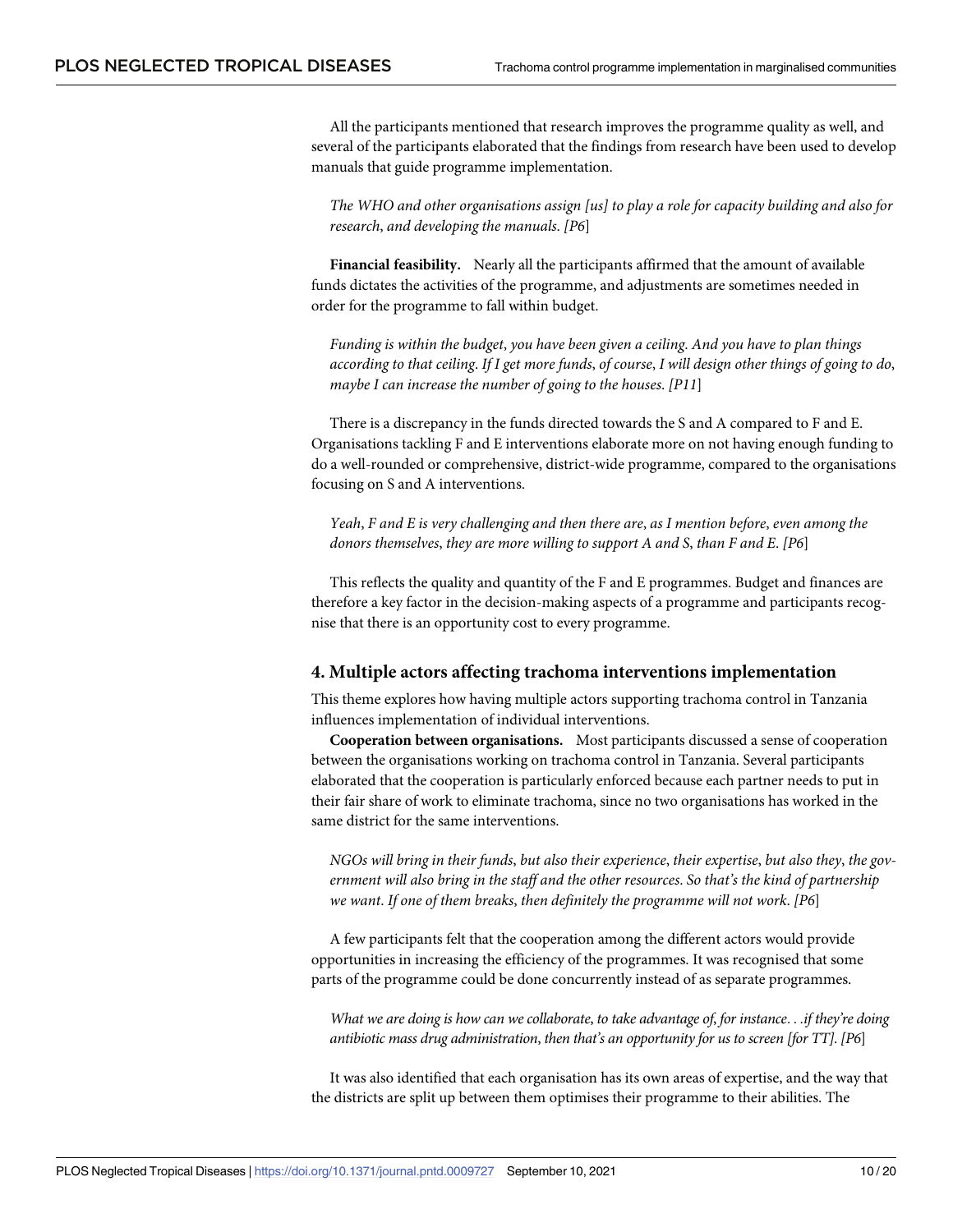organisations therefore appear to rely on one another so that each district receives components of the SAFE strategy.

*That's outside of our scope*, *it's also outside of our forte*, *we look to partner with organisations that have country offices and boots on the ground*, *who know the population and have hired nationals from that country who are very familiar with the region and the politics and the geography [P7*]

**Learning from other programmes.** Most participants stressed their appreciation of having quarterly meetings with multiple actors in order to discuss progress and programmes. The participants felt learning from other programmes provided them with additional experience in the field and exposed them to more effective solutions. Several participants also pointed out that learning of and comparing the progress between trachoma interventions by different organisations allowed them to reflect as to whether their programme was headed in the right direction.

*Every three months*, *we sit together and do what we call programme review meeting*. *By doing that*, *we are getting experience of what others do*. . . *from what I know*, *we are*, *our NGO is doing well*. *[P11*]

Several participants explained that there were more training opportunities for staff as a result of multiple actors in trachoma interventions. Type of training described varied between participants and some described sending staff to other programmes for observation, whilst others described attending workshops hosted by another implementor.

**Variability in programme implementation.** More than half participants outlined that having multiple actors working in districts in a non-overlapping fashion meant that there was variability in the success of programmes among districts.

*I think some partners are*, *yeah*, *a couple partners work very quickly*, *find a lot of patients*, *seem very efficient*. *Some partners seem less efficient*, *find fewer patients*. *[P10*]

Participants noted that there was also variability between different components of the SAFE strategy, each of which are generally managed by separate organisations. The majority of participants felt that the F and E aspects were somewhat lacking compared to the other two components and the most commonly mentioned reason for this discrepancy was due to less funding. Several participants attributed this to donors being less willing to support behavioural change interventions owing to the lack of measurability of the programmes and therefore could not see any discernible benefit from its implementation.

Even though some of the behavioural change aspects are handled by partners working on trachoma, the majority of participants highlighted that some districts had parts of F and E handled by organisations not necessarily focused on trachoma specifically, but on general hygiene and sanitation. A few participants discussed that although these general programmes did have some benefit, they may not necessarily be in-line with the most ideal trachoma control programme.

*Where they think it is important for them to supply water is not necessarily what where we think from a trachoma perspective*. *Because they have the other plans*. *[P6*]

*And that no point*, *in any of their manuals*, *does it mention wash your face a couple times a day too*. *So that's a huge gap*. *[P10*]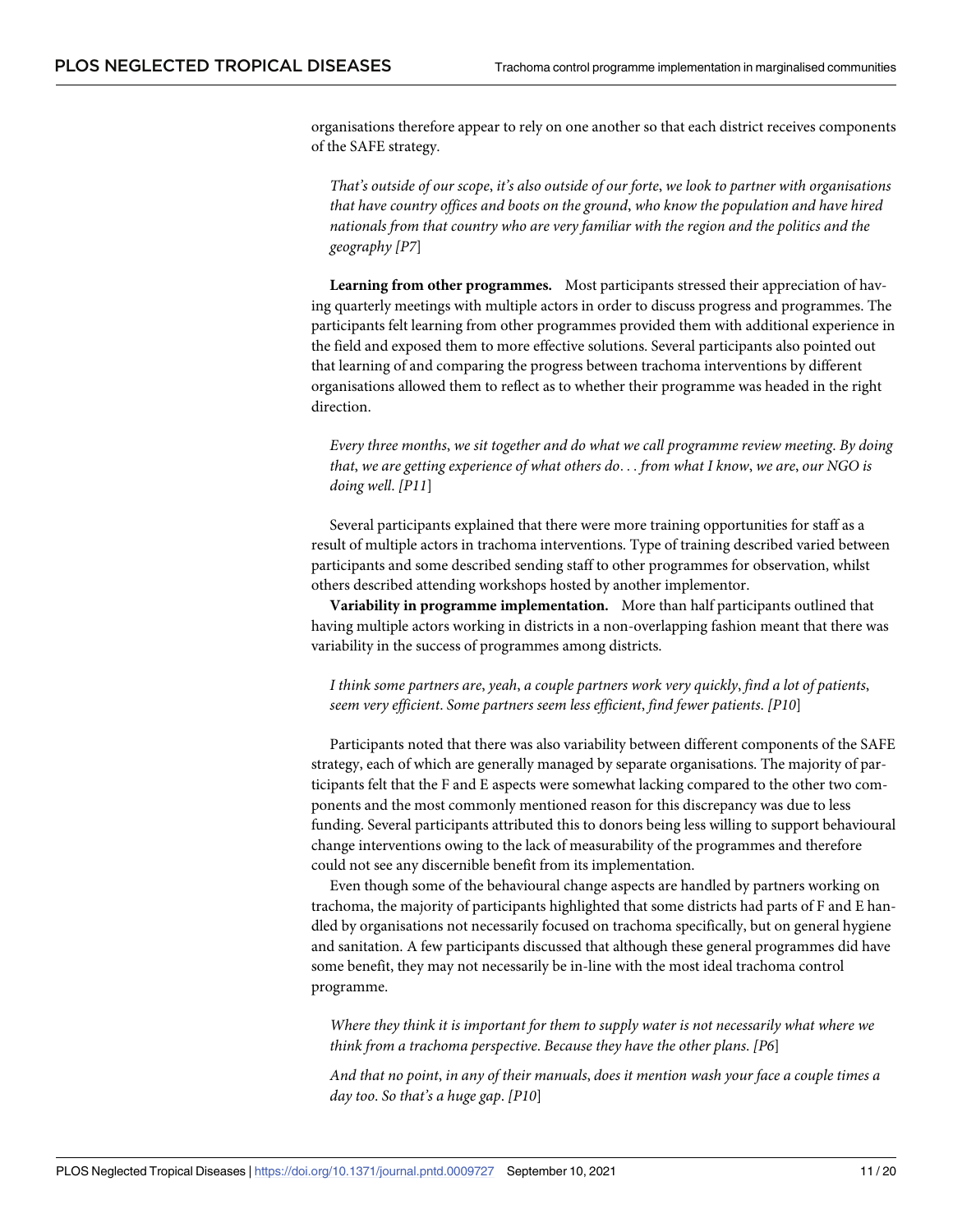## <span id="page-11-0"></span>**Discussion**

Many of the NGOs felt that the understanding and treatment of the disease was often poor, which acted as a barrier to implementation. NGOs felt that this poor understanding contributed to the fear of surgery within the Maasai. However, it is important to understand the basis of that fear, rather than using the general concept of 'fear' as a blanket statement to explain refusals in a simplistic manner, in order to be able to help the community overcome their fear of the treatment. Within Maasai communities, the fear was often not of the surgery itself, but rather a fear of the consequences associated with surgery, such as fear of long recovery times, fear of pain after surgery or fear of blindness after surgery [\[22\]](#page-17-0). Additionally, the poor understanding of trachoma as a disease, where active trachoma and trichiasis were not associated with each other owing to the lengthy time-lag contributed further to difficulties with trachoma interventions. Within the Maasai culture, healthcare decisions are often made by a family unit, rather than solely dependent on the wishes of the individual [[23](#page-17-0)]. This therefore highlights the need for improved counselling services to explain the practical aspects of surgery or any concerns and should be done with family members that are of age. This is particularly relevant if the person affected with trichiasis is female, since males are the predominant decision makers in a domestic unit  $[24]$ . The majority of counselling should done by the surgical outreach team early on and there should be at least one person on the team dedicated to counselling to render the service more focused, to reduce the likelihood of counselling being evaded, and to instill a sense of responsibility in the counsellor to ensure that potential patients and their families are well-informed. Ideally, this role should be undertaken by someone to whom the other members of the community can relate and who speaks the local language proficiently. Asking members of the community who previously have had positive experiences with surgery to become ambassadors may be an effective way of advocating surgery.

One study looking at the Maasai perspective of trachoma found that the Maasai recognised that western medicine was effective [[25](#page-17-0)]. This was contrasted by the findings of this study, where NGOs perceived that the Maasai were skeptical of, and therefore reluctant to receive western medicine. This may be due to miscommunication on both fronts and the community's poor understanding of NGOs' goals [[25](#page-17-0)]. Because many of the workers that implement trachoma interventions are not necessarily Maasai, implicit preconceptions of the marginalised groups may have been made, not out of malicious intent, but derived unconsciously. While pragmatic issues during interventions certainly exist, such as language barriers or travelling to remote areas, these preconceptions may further negatively impact the intervention provided, by affecting judgement and altering non-verbal behaviour subconsciously [[26](#page-17-0)], and impact the receptivity and acceptability of the interventions to marginalised populations.

A systematic review demonstrated that the levels of implicit bias exhibited by healthcare professionals are similar to that of the general population [\[26\]](#page-17-0), which may be mirrored when implementing trachoma interventions. Seeing as the Maasai are relatively disadvantaged as an ethnic group in terms of health compared to other surrounding ethnic minority groups [[27](#page-17-0)], it is important to minimise "corrosive disadvantage". This is where an already vulnerable group is further disadvantaged as a result of current disadvantages [\[28\]](#page-17-0). A study in Tanzania, Kenya and Namibia assessing stigma exhibited by tuberculosis health care workers on patients with HIV established that teams that received regular supervision as well as training to better understand patient context and ways to recognise implicit bias improved care [\[29\]](#page-17-0). Having regular training sessions may therefore help health care or educational personnel to recognise and reflect upon any pre-existing ideas or misconceptions and improve the dynamic between the implementing teams and the community.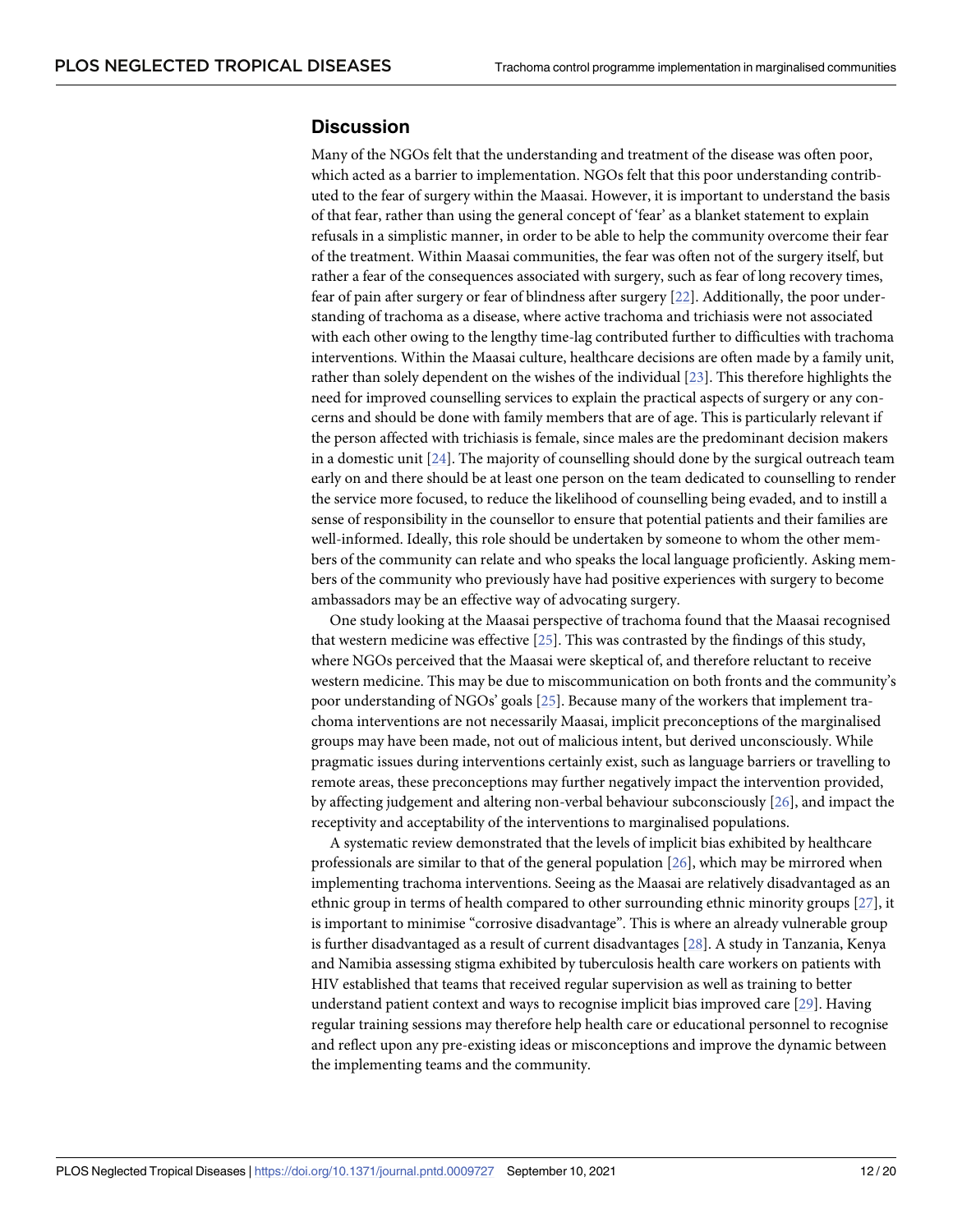<span id="page-12-0"></span>NGOs described that simply providing behavioural change interventions is not sufficient, in both school-based and community-based interventions, if there are no facilities to actually carry out the change. Partners recounted various difficulties in funding, logistics, time and manpower as the main obstacles for erecting sufficient infrastructure, such as latrines or boreholes, for good hygiene practices. However, there is a certain degree of cognitive dissonance with this mode of reasoning, as it fails to take into account the biosocial needs of the community. In practice, even in the instances where such infrastructure has been built, explanations for why or how this equipment should be used is not always provided, giving little rationale for members of the local community to utilise them. Additionally, focusing too much on an immobile option to improve sanitation overlooks the pastoralist nature of the Maasai. These issues have been reflected in the literature, as there have been instances where simply increasing the number of latrines or other facilities does not improve hygiene outcomes, even when provided synergistically to a behavioural change water and sanitation programme (WASH) [\[30\]](#page-17-0). A review by *Kamara et Al*. showed that when behavioural changes do occur, it has been associated with improved hygiene outcomes, however, actually sustaining these behavioural changes in the long-term has repeatedly proven a challenge [\[31\]](#page-18-0). The pinnacle is that it does not appear that the lack of infrastructure is the main barrier to partners for low levels of sanitation in the communities. Ultimately, it is more important to find other options to better suit the culture of the Maasai, as well as determine superior ways of instilling and maintaining behavioural change for good hygiene practices through education, and further research would be needed to identify the best method to do so.

In Tanzania, the current approach for behaviour change regarding WASH uses community-led total sanitation (CTLS) and is implanted by the governmental sanitation programme. This approach focuses on evoking strong emotions to trigger the community to take responsibility for the cleanliness of their environment [\[32\]](#page-18-0). Although CLTS has been globally recognised as a relatively inexpensive form of sanitation programme and has been found to reduce the prevalence of open defecation in some communities, the widespread benefits that have been reported are often overly optimistic [[33](#page-18-0)]. However, the very nature of the programme, in using emotions such as shame or disgust, may result in the community conforming to standards that may not necessarily be compatible with local culture or the socio-economic and political aspects of the local community [[32–34\]](#page-18-0). There has also been discussion as to whether this type of programme propagates further stigmatisation of marginalised groups [[35](#page-18-0)]. Such approaches therefore may not be the most appropriate initiative for marginalised communities, particularly in groups like the Maasai, who hold their cultural and traditional beliefs very strongly.

NGOs and the government should collaborate to gain further insight in the needs and the dynamics of the local communities, either through empirical experience or further research, in order to improve the acceptability of the national sanitation programmes in these marginalised communities. There should either be a change in the approach that the current CLTS programme uses, where the local context can often be neglected due to the lack of tailoring in the programme, or a separate guideline conscious of the context in these communities should be developed. Alternatively, focusing on other types of sanitation programmes, such as schoolbased interventions, may also contribute to more successful outcomes. School-based interventions have been described to be somewhat effective and children that attend school have a greater awareness of general sanitation [\[36\]](#page-18-0). One study found that in rural Tanzania, with a predominant Maasai community, mothers with a higher level of education are significantly more likely to have better hygiene practices and their children were less likely to suffer from diarrhoeal illness [\[37\]](#page-18-0). It has also been repeatedly found that households with better-educated caregivers maintain a higher standard of sanitation in Sub-Saharan Africa [\[38\]](#page-18-0). This suggests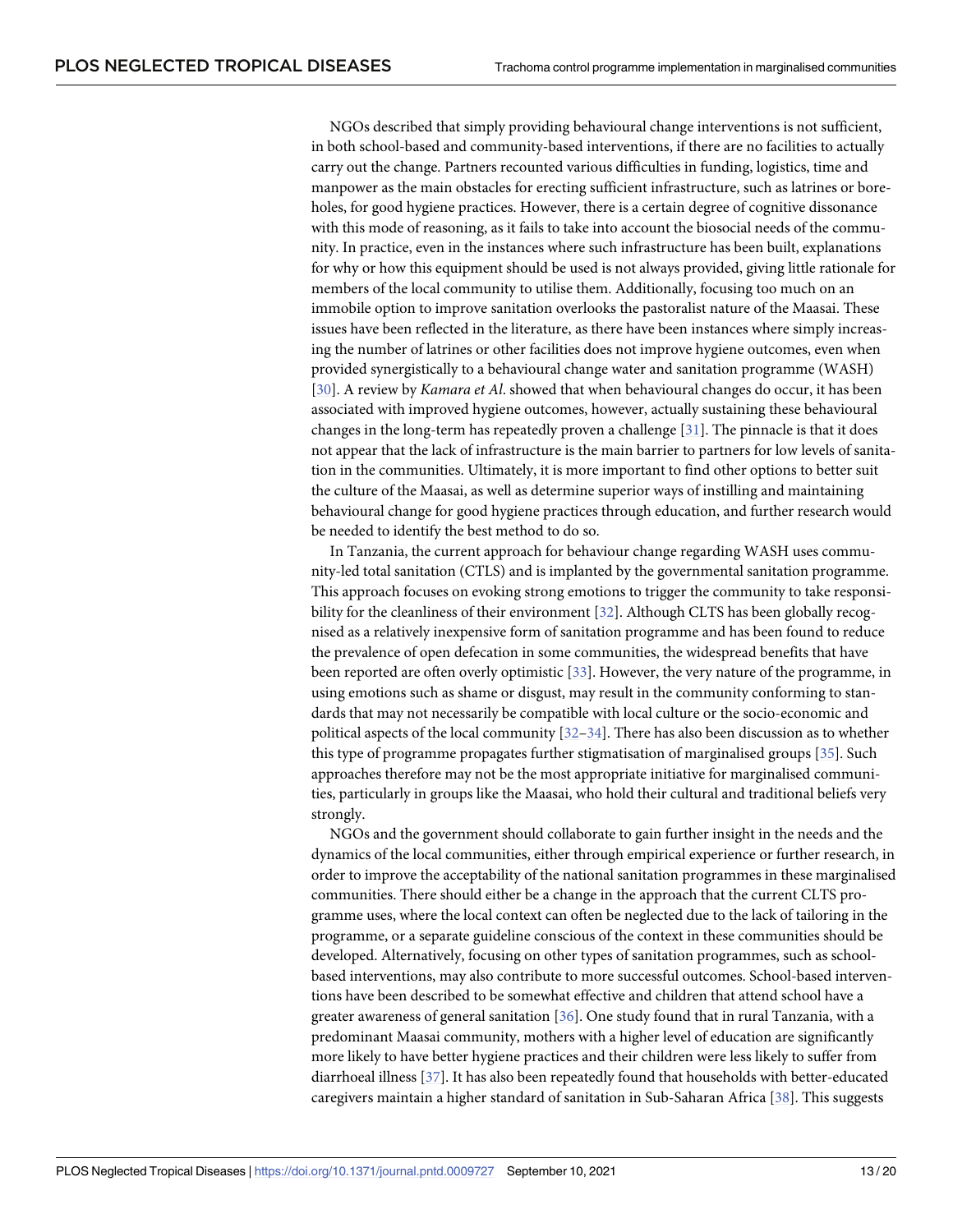<span id="page-13-0"></span>that the effect of school-based interventions may instil better hygiene habits in an intergenerational manner.

Multitudes of healthcare models and determinants of health have been developed in order to offer guidance in the programme design, but in reality, only a minority use a model as a basis for their intervention, especially in resource-limited settings [\[39,40](#page-18-0)]. Considering the strong cultural beliefs and the nature of the Maasai, the design and implementation of a behavioural change intervention would be most effective if underpinned by a behavioural model that considers the contextual, psychosocial, economic and political context. Having sufficient community engagement in both the planning and implementing phase should also be regarded as a priority, in order to tailor programmes and minimise issues related to the perception of power imbalance and control between the outside "implementers" and the "community"[\[41\]](#page-18-0). This empowers the members of the community to advocate for their own hygiene and sanitation. By extension, this would also reduce any unconscious preconceptions and implicit bias from an external implementor.

Within the community, the majority of patient recruitment for trachoma interventions are done by community health volunteers. Although there often is an expectation for individuals to take responsibility for the health of their community, and there is encouragement to recognise that "these are their issues and they need to fix it themselves", the lack of financial remuneration may result in lower quality recruitment and other aspects of intervention [[42](#page-18-0)]. In the Morogoro region, there was a high spirit to volunteer and improve community health, but the inability to generate enough income to survive, owing to the volunteer nature of the community health worker as well as the opportunity cost of time, served as a deterrent and resulted to less time devoted to community health activities [[25](#page-17-0)[,43\]](#page-18-0). As a result, not only are there difficulties on the part of those receiving trachoma interventions as a result of economic context, but there are also difficulties in terms of members of the community advocating trachoma intervention as well. NGOs should consider providing transparent and fair compensation for the time provided by community volunteers [\[25\]](#page-17-0). It is understandable, however, that from a practical perspective, NGOs may not have sufficient funds for this and therefore would require additional input from the government, alongside a strong political will to carry out significant changes in the current system.

The economic context faced by NGOs is also relevant in implementing their programmes. One study in Australia described an increase in prevalence in trachoma when funding, and therefore trachoma intervention, was delayed [[44](#page-18-0)]. A systematic review determined that, in low- and middle-income countries, financial limitation was the main barrier to exchange of health information, which is relevant to the F and E components of the SAFE strategy [[45](#page-18-0)]. This study therefore builds upon the concept of the lack of funding, as multiple participants have described a disparity between the funding towards F and E programmes compared to S and A. For Tanzania, this disparity may not be because of the lack of available funds *per se*, but because of the poor perception of the effectiveness of F and E programmes by donors, which drives financial constraints. Therefore, changing the attitudes of donors regarding the SAFE strategy may be an essential part in the elimination of trachoma in marginalised communities.

NGOs described considerations of overall programme quality and needs of the specific community when making programmatic decisions. On an organisational level, both quality checks and research inform decisions within the organisation by providing feedback on the programme and guides supervision. The benefit of receiving and incorporating feedback into healthcare programmes has also been described in other studies on healthcare improvement in lower income countries [[39–41\]](#page-18-0). Increased supervision of field teams can be used as a form of quality check by NGOs that should be done regularly but randomly, so as to ascertain a more accurate picture of the effectiveness of interventions. For MDA use in NTDs, several studies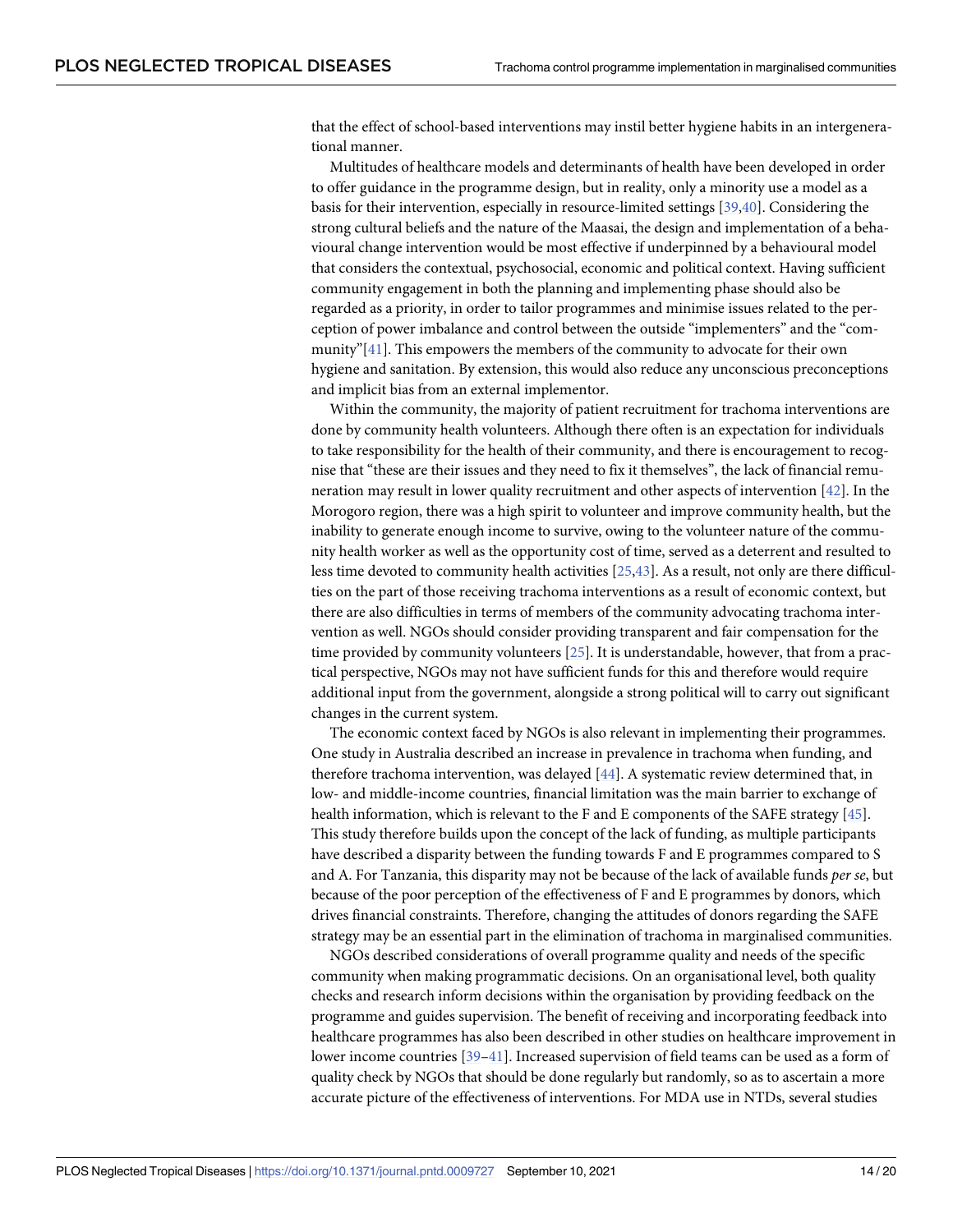<span id="page-14-0"></span>have highlighted a discrepancy between actual drug intake and the amount of drug provided [\[46–48\]](#page-18-0). Often, it has been found to be a result of poor compliance and a lack of understanding of the treatment, which are consistent with the barriers depicted by NGOs in this study. However, none of the NGOs discussed the possible inaccuracies associated with the reporting of MDA figures as a reason for the persistence of the disease. The current method of reporting MDA coverage is based on how many pills are given out, which fails to consider whether MDA is actually received or consumed by the target population [[25](#page-17-0)[,46–48](#page-18-0)]. As a result, the coverage figures may not mirror reality. There is no doubt that MDA is useful in the elimination of trachoma, but in order to fully eliminate the disease, particularly within hard to reach communities in Tanzania, reporting and feedback must be accurate to inform and improve the programme. Hence, there is a need for sufficient quality checks in the implementation of programmes as well as an increased stringency on the methods used to report MDA coverage.

In order to improve programme quality, by both improved intervention provision, improved communication or assessing inefficiencies, NGOs can consider incorporating the use of technology in interventions, which has been explored in other Sub-Saharan countries. Despite the fact that the Maasai live traditionally, there has been a recent increase in the use of modern technology such as mobile phones in communities [[49](#page-19-0)]. Many of the Maasai communities are already using technology for business as well as getting in touch with members of other bomas [\[50\]](#page-19-0).

In Chad, mobile technology has been used as a low-cost method in order to better understand the behaviour of pastoralists, including migration patterns [\[51](#page-19-0)]. Surveys were also being done with the use of technology and were found to be feasible [[51](#page-19-0)]. Considering that NGOs describe that the remote nature and the mobile lifestyle adopted by the Maasai were barriers to trachoma intervention, it may be worthwhile exploring whether this technology in the future could be used to facilitate locating groups in remote areas. It may also provide opportunities for community members to provide additional feedback to improve programmes. There have already been instances where successful mobile health interventions in Ghana and Nigeria have been developed with the backing of the national government, though there is no doubt that a strong political drive has played an important role in rolling out these interventions [\[52](#page-19-0)]. However, as the current literature on incorporating such technologies in a resource-limited setting with pastoralist communities are limited, further research on understanding facilitators and barriers of using newer technology, as well as studies to determine the most effective type of mobile intervention would provide valuable information for the development of a reformed programme.

The presence of multiple actors implementing trachoma interventions was a facilitator in reaching the goal of trachoma elimination. The Global Trachoma Mapping Project described that collaboration between different partners and the government is essential in order to carry out trachoma elimination [[53](#page-19-0)]. The findings of this study emphasised the fact that the current system between partners in Tanzania appears to work well and is supported by epidemiological studies demonstrating a significant drop in trachoma prevalence [[53](#page-19-0)]. However, collaboration between stakeholders, either in the field or through joint training programmes, should be strengthened even more to enhance the effectiveness of interventions in marginalised communities and to reduce intervention variability between districts. Quality checks between organisations should be standardised to better measure and improve any variability.

Although the sample size of the study was relatively small, there is only a limited number of NGOs implementing trachoma intervention programs in Tanzania. As a result, the majority of the key stakeholders were included in the study and data saturation was reached. This in turn suggests that the data is somewhat generalisable to the implementation of trachoma programmes in Tanzania.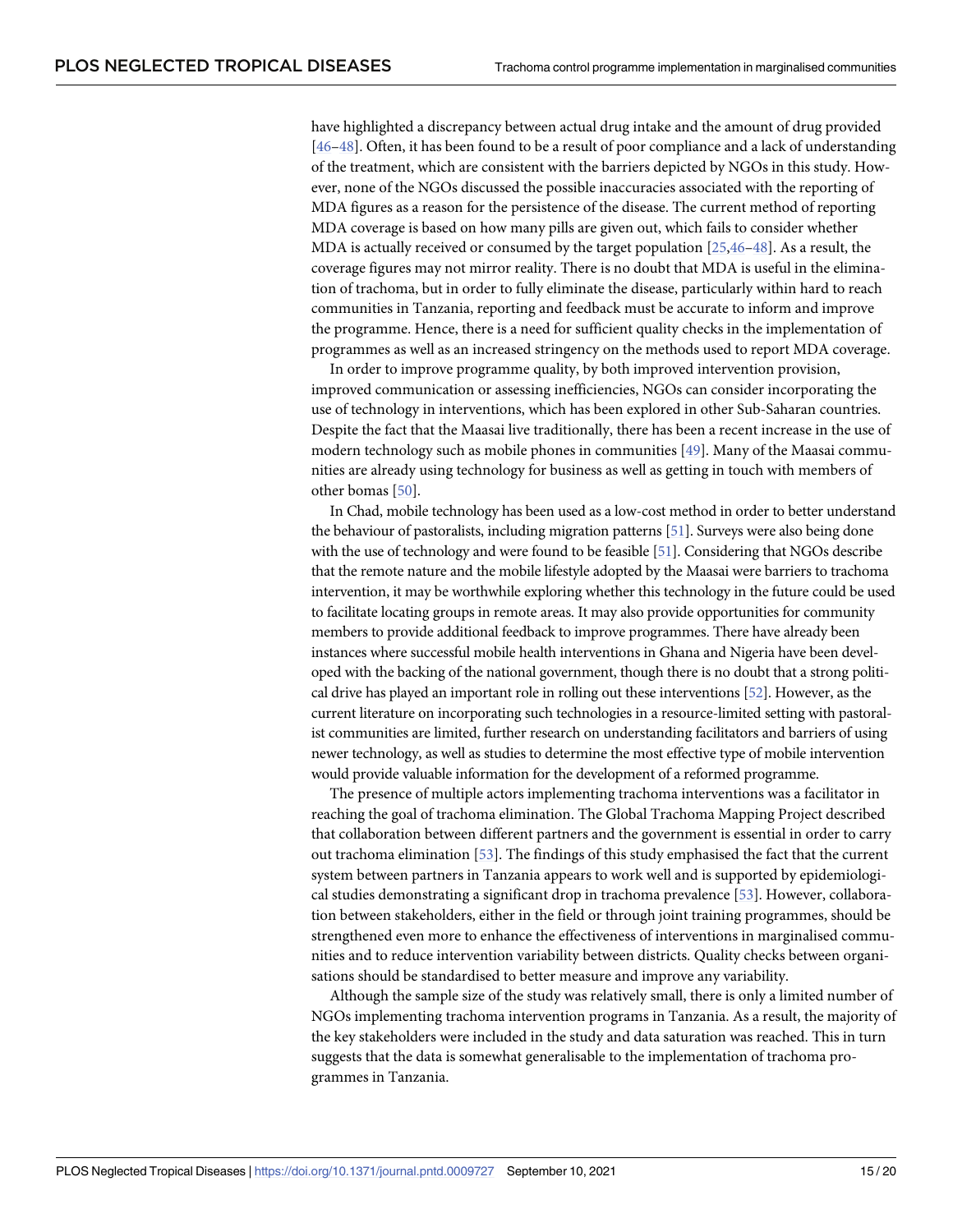<span id="page-15-0"></span>One of the limitations of this study was the risk of social acceptability bias. The nature of the questions asked in the study may have resulted in participants focusing more on the issues that were external to their organizations, rather than factors within their own organizations that were barriers to programme implementation. As a result, much of the context provided by these organizations may not be a wholly accurate representation of the beliefs and behaviours of Maasai or other marginalised communities in Tanzania. Despite this, understanding the perspectives of these organisations is still valuable to improving trachoma interventions.

## **Conclusion**

This is the first study looking at the perspectives of NGOs on implementing trachoma programmes in marginalised communities in Tanzania and specifically Maasai communities. Overall, difficulties experienced by partners in providing health education and sustaining behavioural change has limited the success in reducing the prevalence of trachoma. These changes need to be finely tailored to the needs and culture of the target community to ensure that interventions are acceptable and sustainable. Without significant improvements in community education, in counselling, understanding of the disease as well as basic hygiene measures, programmes may continue to face poor uptake. Organisations should also ensure that their programmes have ways to incentivise high-quality work as well as have appropriate procedures to monitor the programme quality and ensure the accountability of staff. Incorporating the use of mobile technology in the future may have some potential to improve programme quality and reduce some of the barriers faced by NGOs, though there is a need for further research to determine the feasibility and logistics. If there is a strong political will from both the district and national government to make these changes, eliminating trachoma in these marginalised communities may be realised sooner rather than later. Future research should focus on improving understanding of perceptions of marginalized communities and their behaviours in relation to trachoma, as it would provide insight on how NGOs can better tailor their future programmes to suit these communities.

## **Supporting information**

**S1 [Fig](http://journals.plos.org/plosntds/article/asset?unique&id=info:doi/10.1371/journal.pntd.0009727.s001). Core Themes and Subthemes Represented Schematically.** (DOCX)

**S2 [Fig](http://journals.plos.org/plosntds/article/asset?unique&id=info:doi/10.1371/journal.pntd.0009727.s002). Coding Briefing.** (DOCX)

**S1 [Table.](http://journals.plos.org/plosntds/article/asset?unique&id=info:doi/10.1371/journal.pntd.0009727.s003) Participant Demographic.** (DOCX)

**S2 [Table.](http://journals.plos.org/plosntds/article/asset?unique&id=info:doi/10.1371/journal.pntd.0009727.s004) Summary of Coding Framework.** (DOCX)

**S1 [Appendix](http://journals.plos.org/plosntds/article/asset?unique&id=info:doi/10.1371/journal.pntd.0009727.s005). Topic Guide.** (DOCX)

## **Acknowledgments**

We would like to thank Dr Victor Hu (Clinical Assistant Professor at the International Centre for Eye Health at the London School of Hygiene and Tropical Medicine) for his assistance in the realisation of this project.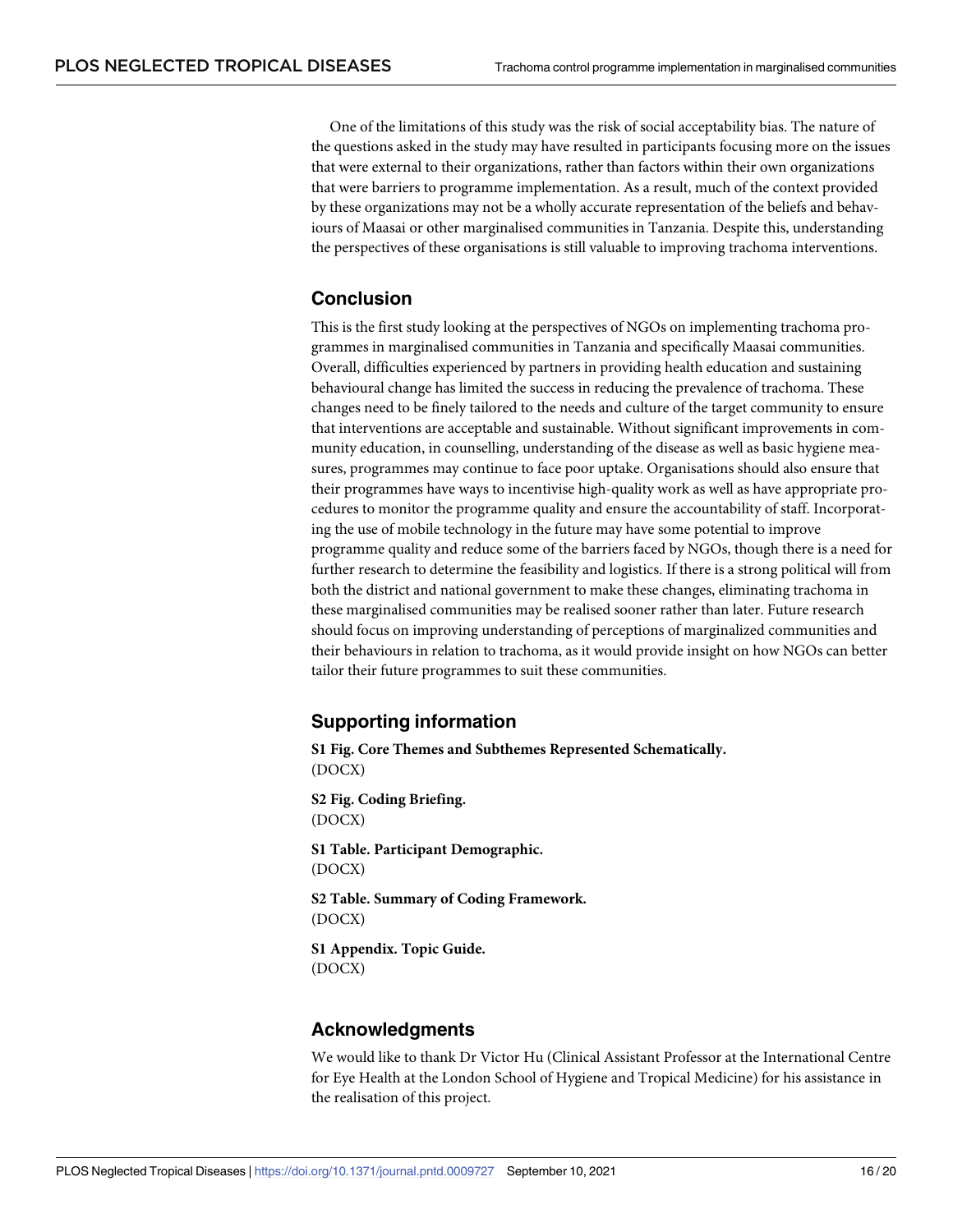#### <span id="page-16-0"></span>**Author Contributions**

**Conceptualization:** Kaki Tsang, Gilles de Wildt, Tara B. Mtuy.

**Data curation:** Kaki Tsang.

**Formal analysis:** Kaki Tsang, Tara B. Mtuy.

**Funding acquisition:** Kaki Tsang, Gilles de Wildt.

**Investigation:** Kaki Tsang, Tara B. Mtuy.

**Methodology:** Kaki Tsang, Gilles de Wildt, Tara B. Mtuy.

**Project administration:** Kaki Tsang, Gilles de Wildt, Tara B. Mtuy.

**Resources:** Kaki Tsang, Tara B. Mtuy.

**Software:** Kaki Tsang, Tara B. Mtuy.

**Supervision:** Kaki Tsang, Gilles de Wildt, Upendo Mwingira, Tara B. Mtuy.

**Validation:** Kaki Tsang, Gilles de Wildt, Upendo Mwingira, Tara B. Mtuy.

**Visualization:** Kaki Tsang, Tara B. Mtuy.

**Writing – original draft:** Kaki Tsang.

**Writing – review & editing:** Kaki Tsang, Gilles de Wildt, Upendo Mwingira, Tara B. Mtuy.

#### **References**

- **[1](#page-1-0).** Burton MJ. Trachoma: an overview. Br Med Bull 2007; 84:99–116. <https://doi.org/10.1093/bmb/ldm034> PMID: [18175788](http://www.ncbi.nlm.nih.gov/pubmed/18175788)
- **[2](#page-1-0).** World Health Organisation. Trachoma. 2021.
- **[3](#page-1-0).** WHO/ Department of Control of Neglected Tropical Diseases. WHO Alliance for the Global Elimination of Trachoma by 2020: progress report on elimination of trachoma, 2014–2016. 2017 30 June: 12. PMID: [28664685](http://www.ncbi.nlm.nih.gov/pubmed/28664685)
- **[4](#page-1-0).** Rajak SN, Collin JR, Burton MJ. Trachomatous trichiasis and its management in endemic countries. Surv Ophthalmol 2012 April 01; 57(2):105–135. <https://doi.org/10.1016/j.survophthal.2011.08.002> PMID: [22285842](http://www.ncbi.nlm.nih.gov/pubmed/22285842)
- **[5](#page-1-0).** Reacher MH, Muñoz B, Alghassany A, Daar AS, Elbualy M, Taylor HR. A controlled trial of surgery for trachomatous trichiasis of the upper lid. Archives of Ophthalmology, 1992; 110(5):667–674. [https://doi.](https://doi.org/10.1001/archopht.1992.01080170089030) [org/10.1001/archopht.1992.01080170089030](https://doi.org/10.1001/archopht.1992.01080170089030) PMID: [1580842](http://www.ncbi.nlm.nih.gov/pubmed/1580842)
- **[6](#page-1-0).** Webster JP, Molyneux DH, Hotez PJ, Fenwick A. The contribution of mass drug administration to global health: past, present and future. Philos Trans R Soc Lond B Biol Sci 2014 May 12; 369 (1645):20130434. <https://doi.org/10.1098/rstb.2013.0434> PMID: [24821920](http://www.ncbi.nlm.nih.gov/pubmed/24821920)
- **7.** Evans JR, Solomon AW. Antibiotics for trachoma. Cochrane Database Syst Rev 2011 March 16;(3): CD001860. (3):CD001860. <https://doi.org/10.1002/14651858.CD001860.pub3> PMID: [21412875](http://www.ncbi.nlm.nih.gov/pubmed/21412875)
- **8.** Lietman TM, Pinsent A, Liu F, Deiner M, Hollingsworth TD, Porco TC. Models of Trachoma Transmission and Their Policy Implications: From Control to Elimination. Clinical infectious diseases: an official publication of the Infectious Diseases Society of America 2018 Jun 1,; 66(suppl\_4):S275–S280.
- **[9](#page-1-0).** Ssemanda EN, Munoz B, Harding-Esch EM, Edwards T, Mkocha H, Bailey RL, et al. Mass treatment with azithromycin for trachoma control: participation clusters in households. PLoS Negl Trop Dis 2010 October 05; 4(10): <https://doi.org/10.1371/journal.pntd.0000838> PMID: [20957196](http://www.ncbi.nlm.nih.gov/pubmed/20957196)
- **[10](#page-1-0).** Ngondi J, Matthews F, Reacher M, Baba S, Brayne C, Emerson P. Associations between active trachoma and community intervention with Antibiotics, Facial cleanliness, and Environmental improvement (A,F,E). PLoS Negl Trop Dis 2008 April 30; 2(4):e229. [https://doi.org/10.1371/journal.pntd.](https://doi.org/10.1371/journal.pntd.0000229) [0000229](https://doi.org/10.1371/journal.pntd.0000229) PMID: [18446204](http://www.ncbi.nlm.nih.gov/pubmed/18446204)
- **[11](#page-1-0).** West SK, Congdon N, Katala S, Mele L. Facial cleanliness and risk of trachoma in families. Archives of Ophthalmology pages = {855–857}, 1991; 109(6). [https://doi.org/10.1001/archopht.1991.](https://doi.org/10.1001/archopht.1991.01080060119038) [01080060119038](https://doi.org/10.1001/archopht.1991.01080060119038) PMID: [2043075](http://www.ncbi.nlm.nih.gov/pubmed/2043075)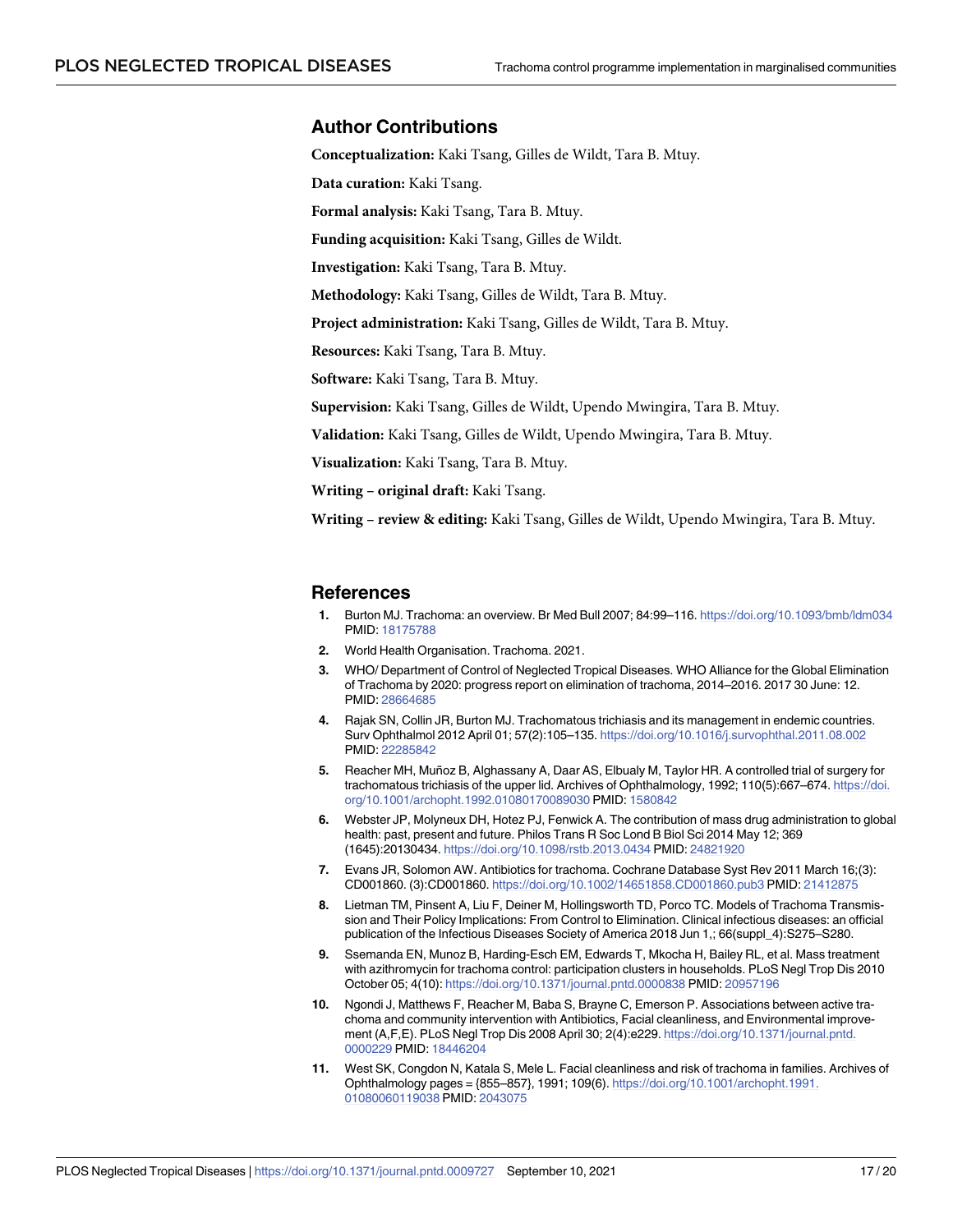- <span id="page-17-0"></span>**[12](#page-1-0).** Rabiu M, Alhassan MB, Ejere HO, Evans JR. Environmental sanitary interventions for preventing active trachoma. Cochrane Database Syst Rev 2012 February 15;(2):CD004003. (2):CD004003. [https://doi.](https://doi.org/10.1002/14651858.CD004003.pub4) [org/10.1002/14651858.CD004003.pub4](https://doi.org/10.1002/14651858.CD004003.pub4) PMID: [22336798](http://www.ncbi.nlm.nih.gov/pubmed/22336798)
- **[13](#page-1-0).** Hu VH, Harding-Esch EM, Burton MJ, Bailey RL, Kadimpeul J, Mabey DC. Epidemiology and control of trachoma: systematic review. Trop Med Int Health 2010 June 01; 15(6):673–691. [https://doi.org/10.](https://doi.org/10.1111/j.1365-3156.2010.02521.x) [1111/j.1365-3156.2010.02521.x](https://doi.org/10.1111/j.1365-3156.2010.02521.x) PMID: [20374566](http://www.ncbi.nlm.nih.gov/pubmed/20374566)
- **[14](#page-2-0).** Hotez PJ, Biritwum NK, Fenwick A, Molyneux DH, Sachs JD. Ghana: Accelerating neglected tropical disease control in a setting of economic development. PLoS Negl Trop Dis 2019 January 17; 13(1): e0007005. <https://doi.org/10.1371/journal.pntd.0007005> PMID: [30653493](http://www.ncbi.nlm.nih.gov/pubmed/30653493)
- **[15](#page-2-0).** Mwingira UJ, Kabona G, Kamugisha M, Kirumbi E, Kilembe B, Simon A, et al. Progress of Trachoma Mapping in Mainland Tanzania: Results of Baseline Surveys from 2012 to 2014. Ophthalmic Epidemiol 2016 December 01; 23(6):373–380. <https://doi.org/10.1080/09286586.2016.1236974> PMID: [27775455](http://www.ncbi.nlm.nih.gov/pubmed/27775455)
- **[16](#page-2-0).** West S, Muñoz B, Lynch M, Kayongoya A, Chilangwa Z, Mmbaga BBO, et al. Impact of face-washing on trachoma in Kongwa, Tanzania. The Lancet 1995; 345(8943):155–158. [https://doi.org/10.1016/](https://doi.org/10.1016/s0140-6736%2895%2990167-1) [s0140-6736\(95\)90167-1](https://doi.org/10.1016/s0140-6736%2895%2990167-1) PMID: [7823670](http://www.ncbi.nlm.nih.gov/pubmed/7823670)
- **[17](#page-2-0).** Ramadhani AM, Derrick T, Macleod D, Massae P, Mtuy T, Jeffries D, et al. Immunofibrogenic Gene Expression Patterns in Tanzanian Children with Ocular Chlamydia trachomatis Infection, Active Trachoma and Scarring: Baseline Results of a 4-Year Longitudinal Study. Front Cell Infect Microbiol 2017 September 15; 7:406. <https://doi.org/10.3389/fcimb.2017.00406> PMID: [28966918](http://www.ncbi.nlm.nih.gov/pubmed/28966918)
- **[18](#page-2-0).** Maasai Association. THE MAASAI PEOPLE. Available at: [http://www.maasai-association.org/maasai.](http://www.maasai-association.org/maasai.html) [html](http://www.maasai-association.org/maasai.html).
- **[19](#page-2-0).** Mkocha H, Munoz B, West S. Trachoma and ocular Chlamydia trachomatis rates in children in trachoma-endemic communities enrolled for at least three years in the Tanzania National Trachoma Control Programme. Tanzania Journal of Health Research 2009 Nov 25,; 11(3):103. [https://doi.org/10.](https://doi.org/10.4314/thrb.v11i3.47694) [4314/thrb.v11i3.47694](https://doi.org/10.4314/thrb.v11i3.47694) PMID: [20734706](http://www.ncbi.nlm.nih.gov/pubmed/20734706)
- **[20](#page-2-0).** Wright HR, Keeffe JE, Taylor HR. Barriers to the implementation of the SAFE strategy to combat hyperendemic trachoma in Australia. Ophthalmic Epidemiol 2010 December 01; 17(6):349–359. [https://doi.](https://doi.org/10.3109/09286586.2010.528135) [org/10.3109/09286586.2010.528135](https://doi.org/10.3109/09286586.2010.528135) PMID: [21090909](http://www.ncbi.nlm.nih.gov/pubmed/21090909)
- **[21](#page-3-0).** Braun V, Clarke V. Using thematic analysis in psychology. Qualitative Research in Psychology 2006; 3 (2):77–101.
- **[22](#page-11-0).** Gupta KM, Harding JC, Othman MS, Merbs SL, Gower EW. Why do patients refuse trichiasis surgery? Lessons and an education initiative from Mtwara Region, Tanzania. PLoS Negl Trop Dis 2018 June 14; 12(6):e0006464. <https://doi.org/10.1371/journal.pntd.0006464> PMID: [29902219](http://www.ncbi.nlm.nih.gov/pubmed/29902219)
- **[23](#page-11-0).** Sharif T, Bugo J. The anthropological approach challenges the conventional approach to bioethical dilemmas: a Kenyan Maasai perspective. Afr Health Sci 2015 June 01; 15(2):628–633. [https://doi.org/](https://doi.org/10.4314/ahs.v15i2.41) [10.4314/ahs.v15i2.41](https://doi.org/10.4314/ahs.v15i2.41) PMID: [26124813](http://www.ncbi.nlm.nih.gov/pubmed/26124813)
- **[24](#page-11-0).** Kayombo EJ, Uiso FC, Mbwambo ZH, Mahunnah RL, Moshi MJ, Mgonda YH. Experience of initiating collaboration of traditional healers in managing HIV and AIDS in Tanzania. J Ethnobiol Ethnomed 2007 January 26; 3:6–6. <https://doi.org/10.1186/1746-4269-3-6> PMID: [17257409](http://www.ncbi.nlm.nih.gov/pubmed/17257409)
- **[25](#page-11-0).** Mtuy Tara B., Kevin Bardosh, Jeremiah Ngondi, Upendo Mwingira, Janet Seeley, Matthew Burton, Shelley Lees. Understanding "Hard to Reach" Communities: Local Perspectives and Experiences of Trachoma Control Among the Pastoralist Maasai in Northern Tanzania. Journal of Biosocial Sciences Accepted for Publication Accepted for Publication. <https://doi.org/10.1017/S0021932020000553> PMID: [32981544](http://www.ncbi.nlm.nih.gov/pubmed/32981544)
- **[26](#page-11-0).** FitzGerald C, Hurst S. Implicit bias in healthcare professionals: a systematic review. BMC Med Ethics 2017 March 01; 18(1):19–8. <https://doi.org/10.1186/s12910-017-0179-8> PMID: [28249596](http://www.ncbi.nlm.nih.gov/pubmed/28249596)
- **[27](#page-11-0).** Lawson DW, Borgerhoff Mulder M, Ghiselli ME, Ngadaya E, Ngowi B, Mfinanga SG, et al. Ethnicity and child health in northern Tanzania: Maasai pastoralists are disadvantaged compared to neighbouring ethnic groups. PLoS One 2014 October 29; 9(10):e110447. [https://doi.org/10.1371/journal.pone.](https://doi.org/10.1371/journal.pone.0110447) [0110447](https://doi.org/10.1371/journal.pone.0110447) PMID: [25353164](http://www.ncbi.nlm.nih.gov/pubmed/25353164)
- **[28](#page-11-0).** Jonathan Wolff Ad. Disadvantage.: OUP Oxford; 2007.
- **[29](#page-11-0).** Straetemans M, Bakker MI, Mitchell EMH. Correlates of observing and willingness to report stigma towards HIV clients by (TB) health workers in Africa. Int J Tuberc Lung Dis 2017 November 01; 21 (11):6–18. <https://doi.org/10.5588/ijtld.16.0913> PMID: [29025480](http://www.ncbi.nlm.nih.gov/pubmed/29025480)
- **[30](#page-12-0).** Briceno B, Coville A, Gertler P, Martinez S. Are there synergies from combining hygiene and sanitation promotion campaigns: Evidence from a large-scale cluster-randomized trial in rural Tanzania. PLoS One 2017 November 01; 12(11):e0186228. <https://doi.org/10.1371/journal.pone.0186228> PMID: [29091726](http://www.ncbi.nlm.nih.gov/pubmed/29091726)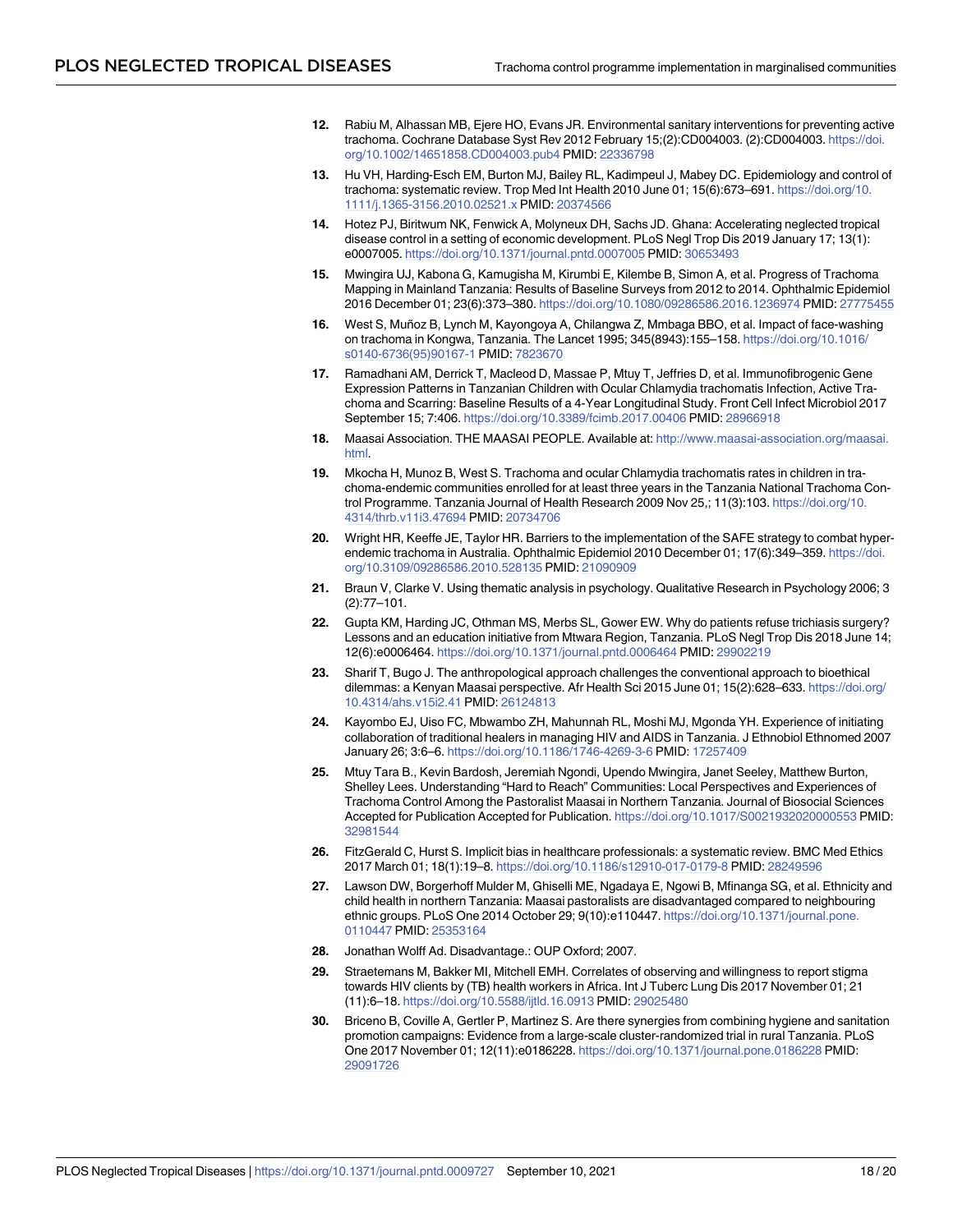- <span id="page-18-0"></span>**[31](#page-12-0).** Kamara JK, Galukande M, Maeda F, Luboga S, Renzaho AMN. Understanding the Challenges of Improving Sanitation and Hygiene Outcomes in a Community Based Intervention: A Cross-Sectional Study in Rural Tanzania. Int J Environ Res Public Health 2017 June 05; 14(6): [https://doi.org/10.3390/](https://doi.org/10.3390/ijerph14060602) [ijerph14060602](https://doi.org/10.3390/ijerph14060602) PMID: [28587248](http://www.ncbi.nlm.nih.gov/pubmed/28587248)
- **[32](#page-12-0).** Bartram J, Charles K, Evans B, O'Hanlon L, Pedley S. Commentary on community-led total sanitation and human rights: should the right to community-wide health be won at the cost of individual rights? J Water Health 2012 December 01; 10(4):499–503. <https://doi.org/10.2166/wh.2012.205> PMID: [23165706](http://www.ncbi.nlm.nih.gov/pubmed/23165706)
- **[33](#page-12-0).** Venkataramanan V, Crocker J, Karon A, Bartram J. Community-Led Total Sanitation: A Mixed-Methods Systematic Review of Evidence and Its Quality. Environ Health Perspect 2018 February 02; 126 (2):026001. <https://doi.org/10.1289/EHP1965> PMID: [29398655](http://www.ncbi.nlm.nih.gov/pubmed/29398655)
- **[34](#page-12-0).** Engel S, Susilo A. Shaming and Sanitation in Indonesia: A Return to Colonial Public Health Practices? Development and Change 2014 Jan; 45(1):157–178.
- **[35](#page-12-0).** Hetherington E, Eggers M, Wamoyi J, Hatfield J, Manyama M, Kutz S, et al. Participatory science and innovation for improved sanitation and hygiene: process and outcome evaluation of project SHINE, a school-based intervention in Rural Tanzania. BMC Public Health 2017 February 07; 17(1):172–7. <https://doi.org/10.1186/s12889-017-4100-7> PMID: [28173789](http://www.ncbi.nlm.nih.gov/pubmed/28173789)
- **[36](#page-12-0).** McMichael C. Water, Sanitation and Hygiene (WASH) in Schools in Low-Income Countries: A Review of Evidence of Impact. Int J Environ Res Public Health 2019 January 28; 16(3): [https://doi.org/10.3390/](https://doi.org/10.3390/ijerph16030359) [ijerph16030359](https://doi.org/10.3390/ijerph16030359) PMID: [30696023](http://www.ncbi.nlm.nih.gov/pubmed/30696023)
- **[37](#page-12-0).** Mshida HA, Kassim N, Kimanya ME, Mpolya E. Influence of Water, Sanitation, and Hygiene Practices on Common Infections among Under-Five Children in Longido and Monduli Districts of Arusha, Tanzania. J Environ Public Health 2017; 2017:9235168. <https://doi.org/10.1155/2017/9235168> PMID: [29147116](http://www.ncbi.nlm.nih.gov/pubmed/29147116)
- **[38](#page-12-0).** Armah FA, Ekumah B, Yawson DO, Odoi JO, Afitiri AR, Nyieku FE. Access to improved water and sanitation in sub-Saharan Africa in a quarter century. Heliyon 2018 November 16; 4(11):e00931. [https://doi.](https://doi.org/10.1016/j.heliyon.2018.e00931) [org/10.1016/j.heliyon.2018.e00931](https://doi.org/10.1016/j.heliyon.2018.e00931) PMID: [30480156](http://www.ncbi.nlm.nih.gov/pubmed/30480156)
- **[39](#page-13-0).** Delea MG, Solomon H, Solomon AW, Freeman MC. Interventions to maximize facial cleanliness and achieve environmental improvement for trachoma elimination: A review of the grey literature. PLoS Negl Trop Dis 2018 January 25; 12(1):e0006178. <https://doi.org/10.1371/journal.pntd.0006178> PMID: [29370169](http://www.ncbi.nlm.nih.gov/pubmed/29370169)
- **[40](#page-13-0).** Dodson S, Heggen A, Solomon AW, Sarah V, Woods G, Wohlgemuth L. Behavioural change interventions for sustained trachoma elimination. Bull World Health Organ 2018 October 01; 96(10):723–725. <https://doi.org/10.2471/BLT.18.212514> PMID: [30455520](http://www.ncbi.nlm.nih.gov/pubmed/30455520)
- **[41](#page-13-0).** Madon S, Malecela MN, Mashoto K, Donohue R, Mubyazi G, Michael E. The role of community participation for sustainable integrated neglected tropical diseases and water, sanitation and hygiene intervention programs: A pilot project in Tanzania. Soc Sci Med 2018 April 01; 202:28–37. [https://doi.org/10.](https://doi.org/10.1016/j.socscimed.2018.02.016) [1016/j.socscimed.2018.02.016](https://doi.org/10.1016/j.socscimed.2018.02.016) PMID: [29501716](http://www.ncbi.nlm.nih.gov/pubmed/29501716)
- **[42](#page-13-0).** Mohajer N, Singh D. Factors enabling community health workers and volunteers to overcome socio-cultural barriers to behaviour change: meta-synthesis using the concept of social capital. Hum Resour Health 2018 November 21; 16(1):63–7. <https://doi.org/10.1186/s12960-018-0331-7> PMID: [30463573](http://www.ncbi.nlm.nih.gov/pubmed/30463573)
- **[43](#page-13-0).** Greenspan JA, McMahon SA, Chebet JJ, Mpunga M, Urassa DP, Winch PJ. Sources of community health worker motivation: a qualitative study in Morogoro Region, Tanzania. Hum Resour Health 2013 October 10; 11:52–52. <https://doi.org/10.1186/1478-4491-11-52> PMID: [24112292](http://www.ncbi.nlm.nih.gov/pubmed/24112292)
- **[44](#page-13-0).** Lange FD, Jones K, Ritte R, Brown HE, Taylor HR. The impact of health promotion on trachoma knowledge, attitudes and practice (KAP) of staff in three work settings in remote Indigenous communities in the Northern Territory. PLoS Negl Trop Dis 2017 May 24; 11(5):e0005503. [https://doi.org/10.1371/](https://doi.org/10.1371/journal.pntd.0005503) [journal.pntd.0005503](https://doi.org/10.1371/journal.pntd.0005503) PMID: [28542225](http://www.ncbi.nlm.nih.gov/pubmed/28542225)
- **[45](#page-13-0).** Akhlaq A, McKinstry B, Muhammad KB, Sheikh A. Barriers and facilitators to health information exchange in low- and middle-income country settings: a systematic review. Health Policy Plan 2016 November 01; 31(9):1310–1325. <https://doi.org/10.1093/heapol/czw056> PMID: [27185528](http://www.ncbi.nlm.nih.gov/pubmed/27185528)
- **[46](#page-14-0).** Parker M, Allen T. De-politicizing parasites: reflections on attempts to control the control of neglected tropical diseases. Med Anthropol 2014; 33(3):223–239. <https://doi.org/10.1080/01459740.2013.831414> PMID: [24761976](http://www.ncbi.nlm.nih.gov/pubmed/24761976)
- **47.** Parker M, Allen T. Will mass drug administration eliminate lymphatic filariasis? Evidence from northern coastal Tanzania. J Biosoc Sci 2013 July 01; 45(4):517–545. [https://doi.org/10.1017/](https://doi.org/10.1017/S0021932012000466) [S0021932012000466](https://doi.org/10.1017/S0021932012000466) PMID: [23014581](http://www.ncbi.nlm.nih.gov/pubmed/23014581)
- **[48](#page-14-0).** Parker M, Allen T. Does mass drug administration for the integrated treatment of neglected tropical diseases really work? Assessing evidence for the control of schistosomiasis and soil-transmitted helminths